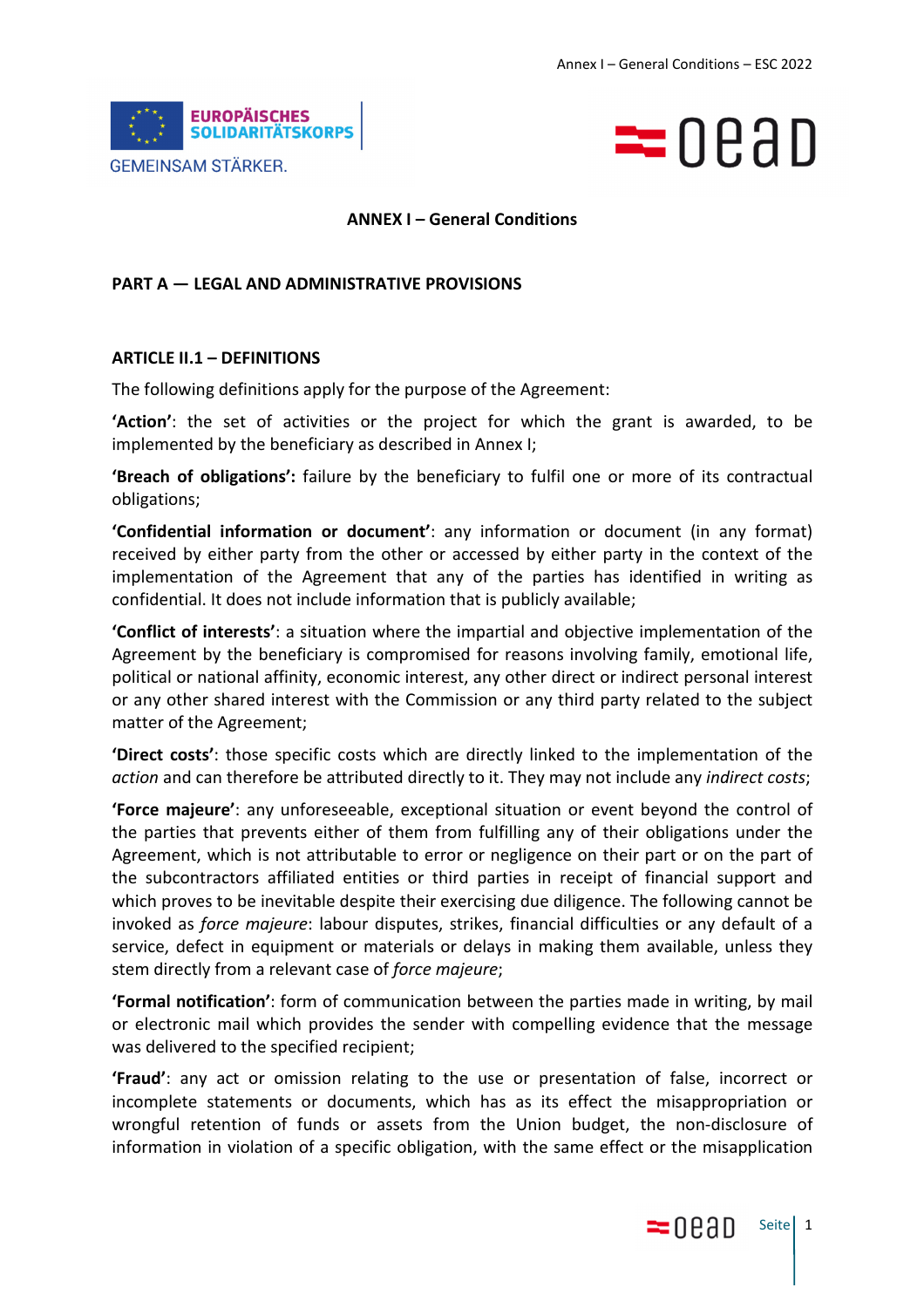of such funds or assets for purposes other than those for which they were originally granted;

**'Grave professional misconduct':** a violation of applicable laws or regulations or ethical standards of the profession to which a person or entity belongs, or any wrongful conduct of a person or entity which has an impact on its professional credibility where such conduct denotes wrongful intent or gross negligence;

**'Implementation period'**: the period of implementation of the activities forming part of the *action*, as specified in Article I.2.2;

**'Indirect costs'**: those costs which are not specific costs directly linked to the implementation of the *action* and which therefore cannot be attributed directly to it. They may not include any costs identifiable or declared as eligible *direct costs*;

**'Irregularity'**: any infringement of a provision of Union law resulting from an act or omission by the beneficiary, which has or would have the effect of prejudicing the Union's budget;

**'Maximum amount of the grant'**: the maximum EU contribution to the *action*, as defined in Article I.3.1;

**'Pre-existing material'**: any materials, document, technology or know-how which exists prior to the beneficiary using it for the production of a result in the implementation of the *action*;

**'Pre-existing right'**: any industrial and intellectual property right on *pre-existing material*; it may consist in a right of ownership, a licence right and/or a right of use belonging to the beneficiary or any other third parties;

**'Related person**': any natural or legal person who is a member of the administrative management or supervisory body of the beneficiary or who has the powers of representation, decision or control with regard to the beneficiary;

**'Starting date'**: the date on which the implementation of the *action* starts as provided for in Article I.2.2;

**'Subcontract'**: a procurement contract within the meaning of Article II.10, which covers the implementation by a third party of tasks forming part of the *action* as described in Annex II;

# **ARTICLE II.2 – GENERAL OBLIGATIONS OF THE BENEFICIARY**

The beneficiary:

- (a) is liable for carrying out the *action* in accordance with the Agreement;
- (b) must comply with any legal obligations it is bound by under applicable EU, international and national law;
- (c) must inform the Commission immediately of any events or circumstances of which the beneficiary is aware, that are likely to affect or delay the implementation of the *action*;
- (d) must inform the Commission immediately:
	- (i) of any change in its legal, financial, technical, organisational or ownership situation and of any change in its name, address or legal representative;

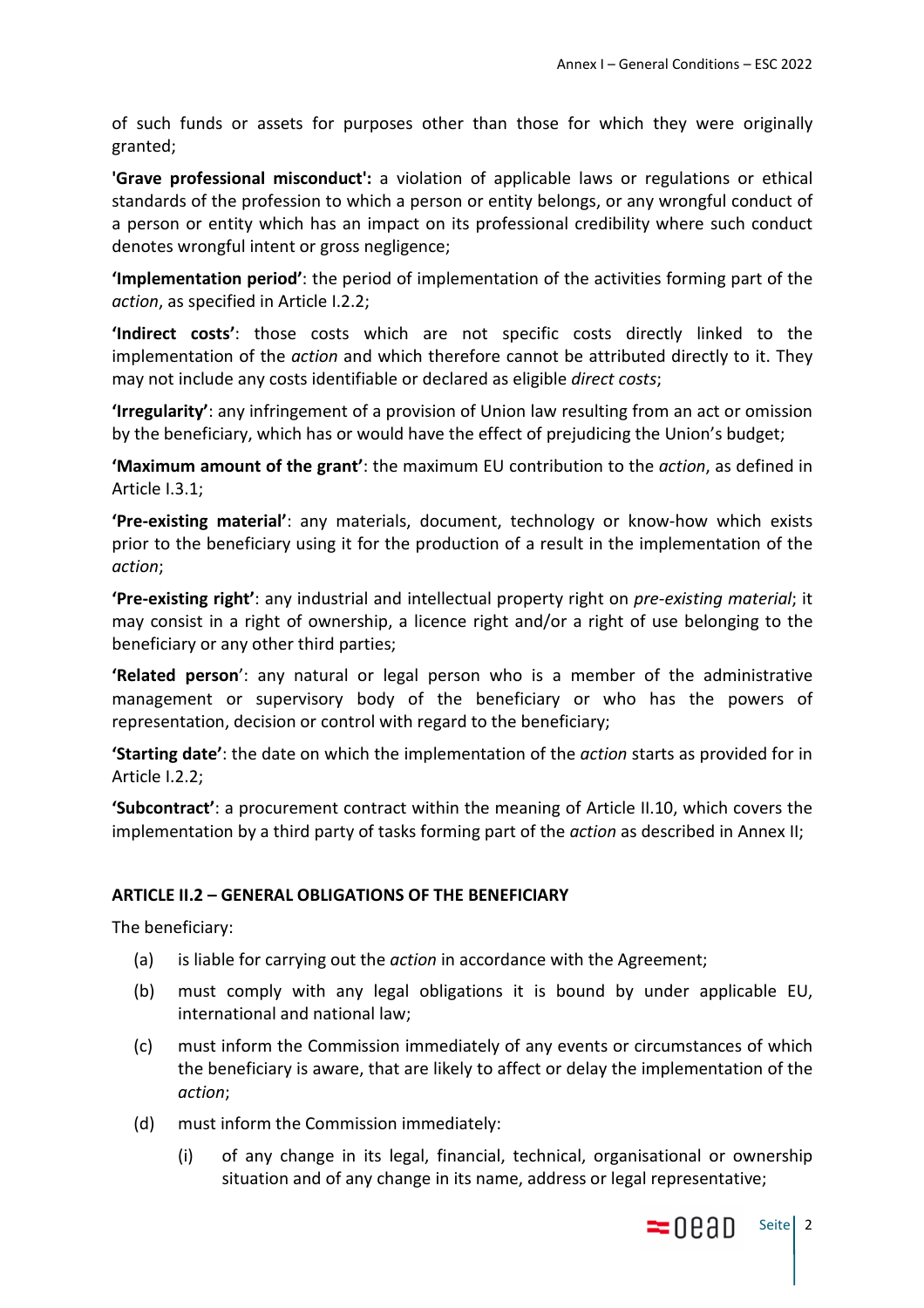- (ii) of any change in the legal, financial, technical, organisational or ownership situation of its affiliated entities and of any change in their name, address or legal representative;
- (iii) of any change regarding the exclusion situations listed in Article 136 of Regulation (EU) 2018/1046, including for its affiliated entities.

### **ARTICLE II.3 – COMMUNICATION BETWEEN PARTIES**

#### **II.3.1 Form and means of communication**

Any communication relating to the Agreement or to its implementation, including the notification of decisions, letters, documents or information related to administrative procedures, must:

- (a) be made in writing (in paper or electronic form) in the language of the Agreement;
- (b) bear the number of the Agreement; and
- (c) be made using the communication details identified in Article I.6.

In particular, the parties agree that any *formal notification* made by mail or email has full legal effect and is admissible as evidence in administrative or judicial proceedings.

If a party requests written confirmation of an electronic communication within a reasonable time, the sender must provide the original paper version of the communication as soon as possible.

#### **II.3.2 Date of communications**

Any communication is considered to have been made when the receiving party receives it, unless the Agreement states that communication is considered to have been made on the date when it was sent.

Email is considered to have been received by the receiving party on the day of dispatch of that email, provided that it is sent to the email address indicated in Article I.6. The sending party must be able to prove the date of dispatch. If the sending party receives a nondelivery report, it must make every effort to ensure that the other party actually receives the communication by email or mail. In such a case, the sending party is not held in breach of its obligation to send such communication within a specified deadline.

Mail sent to the Commission using the postal or courier services is considered to have been received by the Commission on the date on which it is registered by the department identified in Article I.6.

*Formal notifications* are considered to have been received by the receiving party on the date of receipt indicated in the proof received by the sending party that the message was delivered specified recipient.

#### **ARTICLE II.4 – LIABILITY FOR DAMAGES**

**II.4.1** The Commission may not be held liable for any damage caused or sustained by the beneficiary, including any damage caused to third parties as a consequence of or during the implementation of the *action*.

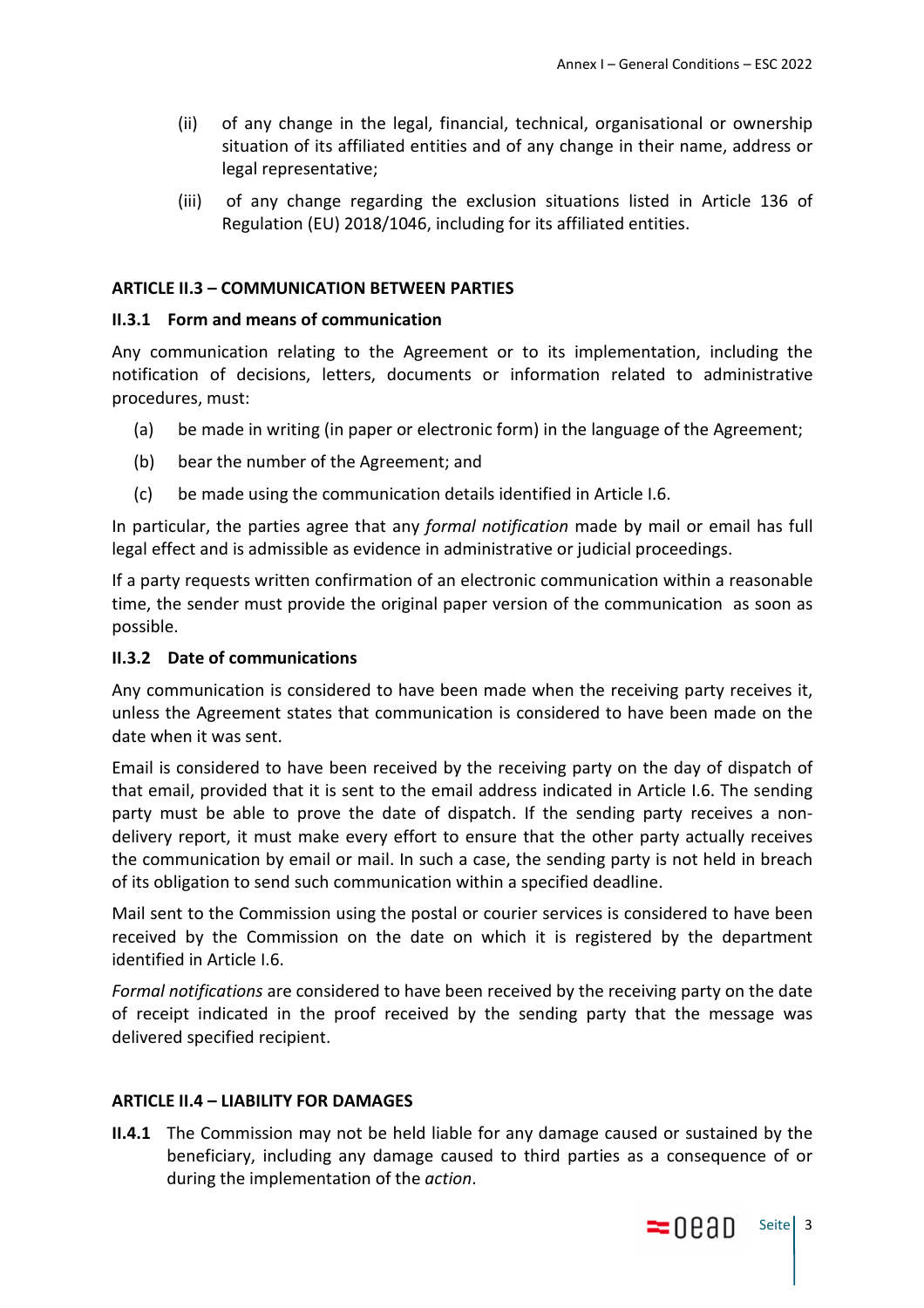**II.4.2** Except in cases of *force majeure*, the beneficiary must compensate the Commission for any damage it sustains as a result of the implementation of the *action* or because the *action* was not implemented in full compliance with the Agreement.

### **ARTICLE II.5 – CONFLICT OF INTEREST**

- **II.5.1** The beneficiary must take all necessary measures to prevent any situation of *conflict of interests.*
- **II.5.2** The beneficiary must inform the Commission without delay of any situation constituting or likely to lead to a *conflict of interests*. It must take immediately all the necessary steps to rectify this situation.

The Commission may verify that the measures taken are appropriate and may require additional measures to be taken by a specified deadline.

# **ARTICLE II.6 – CONFIDENTIALITY**

- **II.6.1** During implementation of the *action* and for five years after the payment of the balance, the parties must treat with confidentiality any *confidential information and documents.*
- **II.6.2** The parties may only use *confidential information and documents* for a reason other than to fulfil their obligations under the Agreement if they have first obtained the prior written agreement of the other party.
- **II.6.3** The confidentiality obligations do not apply if:
	- (a) the disclosing party agrees to release the other party from those obligations;
	- (b) the *confidential information or documents* become public through other means than a breach of the confidentiality obligations;
	- (c) the disclosure of the *confidential information or documents* is required by law.

## **ARTICLE II.7 – PROCESSING OF PERSONAL DATA**

### **II.7.1 Processing of personal data by the Commission**

Any personal data included in the Agreement must be processed by the Commission in accordance with Regulation (EU) No 2018/1725.<sup>1</sup>

Such data must be processed by the data controller identified in Article I.6 solely for implementing, managing and monitoring the Agreement or to protect the financial interests of the EU, including checks, audits and investigations in accordance with Article II.27.

The beneficiary has the right to access, rectify or erase its own personal data and the right to restrict or, where applicable, the right to data portability or the right to object to data

<sup>1</sup> Regulation (EU) 2018/1725 of the European Parliament and of the Council of 23 October 2018 on the protection of natural persons with regard to the processing of personal data by the Union institutions, bodies, offices and agencies and on the free movement of such data, and repealing Regulation (EC) No 45/2001 and Decision No 1247/2002/EC

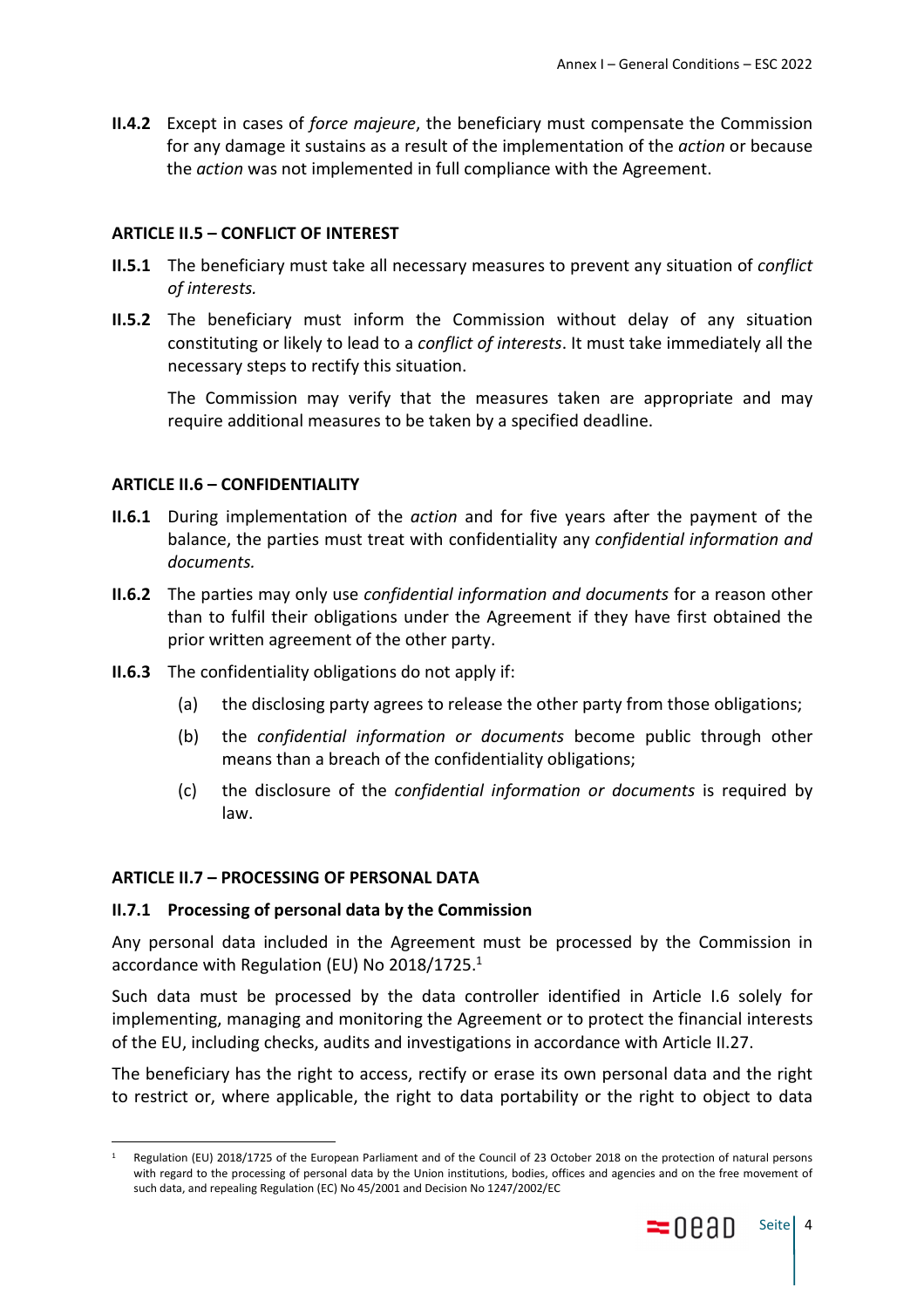processing in accordance with Regulation (EU) No 2018/1725. For this purpose, it must send any queries about the processing of its personal data to the data controller identified in Article I.6.

The beneficiary may have recourse at any time to the European Data Protection Supervisor.

# **II.7.2 Processing of personal data by the beneficiary**

The beneficiary must process personal data under the Agreement in compliance with applicable EU and national law on data protection (including authorisations or notification requirements).

The beneficiary may grant its personnel access only to data that is strictly necessary for implementing, managing and monitoring the Agreement. The beneficiary must ensure that the personnel authorised to process personal data has committed itself to confidentiality or is under appropriate statutory obligation of confidentiality.

The beneficiary must adopt appropriate technical and organisational security measures having regard to the risks inherent in the processing and to the nature, scope, context and purposes of processing of the personal data concerned. This is in order to ensure, as appropriate:

- (a) the pseudonymisation and encryption of personal data;
- (b) the ability to ensure the ongoing confidentiality, integrity, availability and resilience of processing systems and services;
- (c) the ability to restore the availability and access to personal data in a timely manner in the event of a physical or technical incident;
- (d) a process for regularly testing, assessing and evaluating the effectiveness of technical and organisational measures for ensuring the security of the processing;
- (e) measures to protect personal data from accidental or unlawful destruction, loss, alteration, unauthorised disclosure of or access to personal data transmitted, stored or otherwise processed.

### **ARTICLE II.8 – VISIBILITY OF UNION FUNDING**

### **II.8.1 Information on Union funding and use of the European Union emblem**

Unless the Commission requests or agrees otherwise, any communication or publication made by the beneficiary that relates to the *action*, including at conferences, seminars or in any information or promotional materials (such as brochures, leaflets, posters, presentations, in electronic form, etc.), must:

- (a) indicate that the *action* has received funding from the Union; and
- (b) display the European Union emblem.

When displayed in association with another logo, the European Union emblem must have appropriate prominence.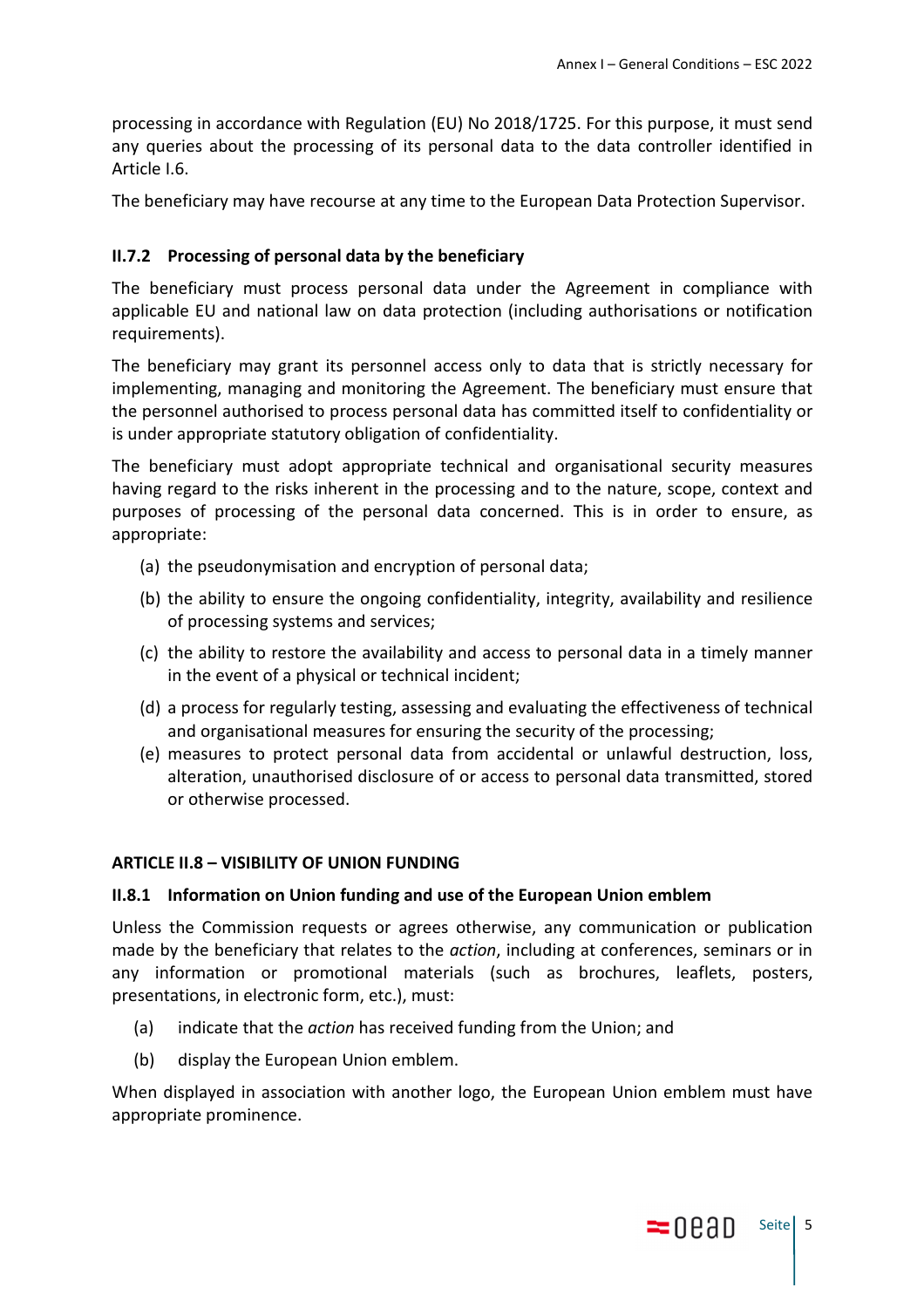The obligation to display the European Union emblem does not confer on the beneficiary a right of exclusive use. The beneficiary may not appropriate the European Union emblem or any similar trademark or logo, either by registration or by any other means.

For the purposes of the first, second and third subparagraphs and under the conditions specified therein, the beneficiary may use the European Union emblem without first obtaining permission from the Commission.

# **II.8.2 Disclaimers excluding Commission responsibility**

Any communication or publication that relates to the *action*, made by the beneficiary in any form and using any means, must indicate:

- (a) that it reflects only the author's view; and
- (b) that the Commission is not responsible for any use that may be made of the information it contains.

# **ARTICLE II.9 – PRE-EXISTING RIGHTS AND OWNERSHIP AND USE OF THE RESULTS (INCLUDING INTELLECTUAL AND INDUSTRIAL PROPERTY RIGHTS)**

### **II.9.1 Ownership of the results by the beneficiary**

The beneficiary retains ownership of the results of the *action*, including industrial and intellectual property rights, and of the reports and other documents relating to it, unless stipulated otherwise in the Agreement.

### **II.9.2 Pre-existing rights**

If the Commission sends the beneficiary a written request specifying which of the results it intends to use, the beneficiary must:

- (a) establish a list specifying all *pre-existing rights* included in those results; and
- (b) provide this list to the Commission at the latest with the request for payment of the balance.

The beneficiary must ensure that it or its affiliated entities have all the rights to use any *preexisting rights* during the implementation of the Agreement.

# **II.9.3 Rights of use of the results and of pre-existing rights by the Union**

The beneficiary grants the Union the following rights to use the results of the *action*:

- (a) for its own purposes and in particular to make available to persons working for the Commission, other Union institutions, agencies and bodies and to Member States' institutions, as well as to copy and reproduce in whole or in part and in an unlimited number of copies;
- (b) reproduction: the right to authorise direct or indirect, temporary or permanent reproduction of the results by any means (mechanical, digital or other) and in any form, in whole or in part;
- (c) communication to the public: the right to authorise any display performance or communication to the public, by wire or wireless means, including making the

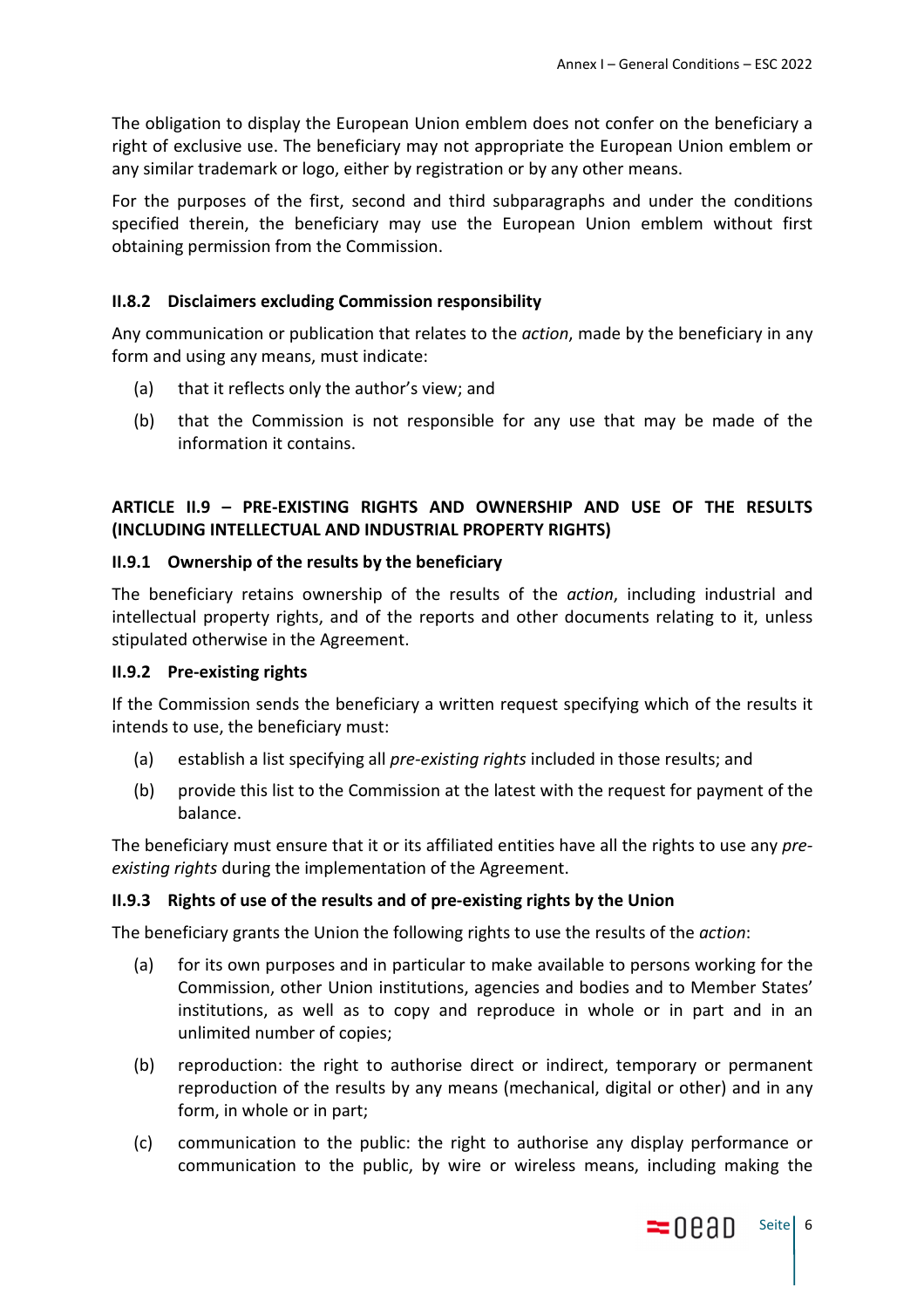results available to the public in such a way that members of the public may access them from a place and at a time individually chosen by them; this right also includes communication and broadcasting by cable or by satellite;

- (d) distribution: the right to authorise any form of distribution of results or copies of the results to the public;
- (e) adaptation: the right to modify the results;
- (f) translation;
- (g) the right to store and archive the results in line with the document management rules applicable to the Commission, including digitisation or converting the format for preservation or new use purposes;
- (h) where the results are documents, the right to authorise the reuse of the documents in conformity with Commission Decision 2011/833/EU of 12 December 2011 on the reuse of Commission documents if that Decision is applicable and if the documents fall within its scope and are not excluded by any of its provisions. For the sake of this provision, the terms 'reuse' and 'document' have the meanings given to them by Decision 2011/833/EU.

The above rights of use may be further specified in the Special Conditions.

Additional rights of use for the Union may be provided for in the Special Conditions.

The beneficiary must ensure that the Union has the right to use any *pre-existing rights* included in the results of the *action*. The *pre-existing rights* must be used for the same purposes and under the same conditions as applicable to the rights of use of the results of the *action,* unless specified otherwise in the Special Conditions.

Information about the copyright owner must be inserted in cases where the result is divulged by the Union. The copyright information must read: '© — year — name of the copyright owner. All rights reserved. Licenced to the European Union under conditions.'.

If the beneficiary grants rights of use to the Commission, this does not affect its confidentiality obligations under Article II.6 or the beneficiary's obligation under Article II.2.

# **ARTICLE II.10 – AWARD OF CONTRACTS NECESSARY FOR THE IMPLENTATION OF THE ACTION**

**II.10.1** If the implementation of the *action* requires the beneficiary to procure goods, works or services, it may award the contract in accordance with their usual purchasing practices provided that the contract is awarded to the tender offering best value for money or, as appropriate, to the tender offering the lowest price. In doing so, it must avoid any *conflict of interests*.

 The beneficiary must ensure that the Commission, the European Court of Auditors and the European Anti-Fraud Office (OLAF) can exercise their rights under Article II.27 also towards the beneficiary' contractors.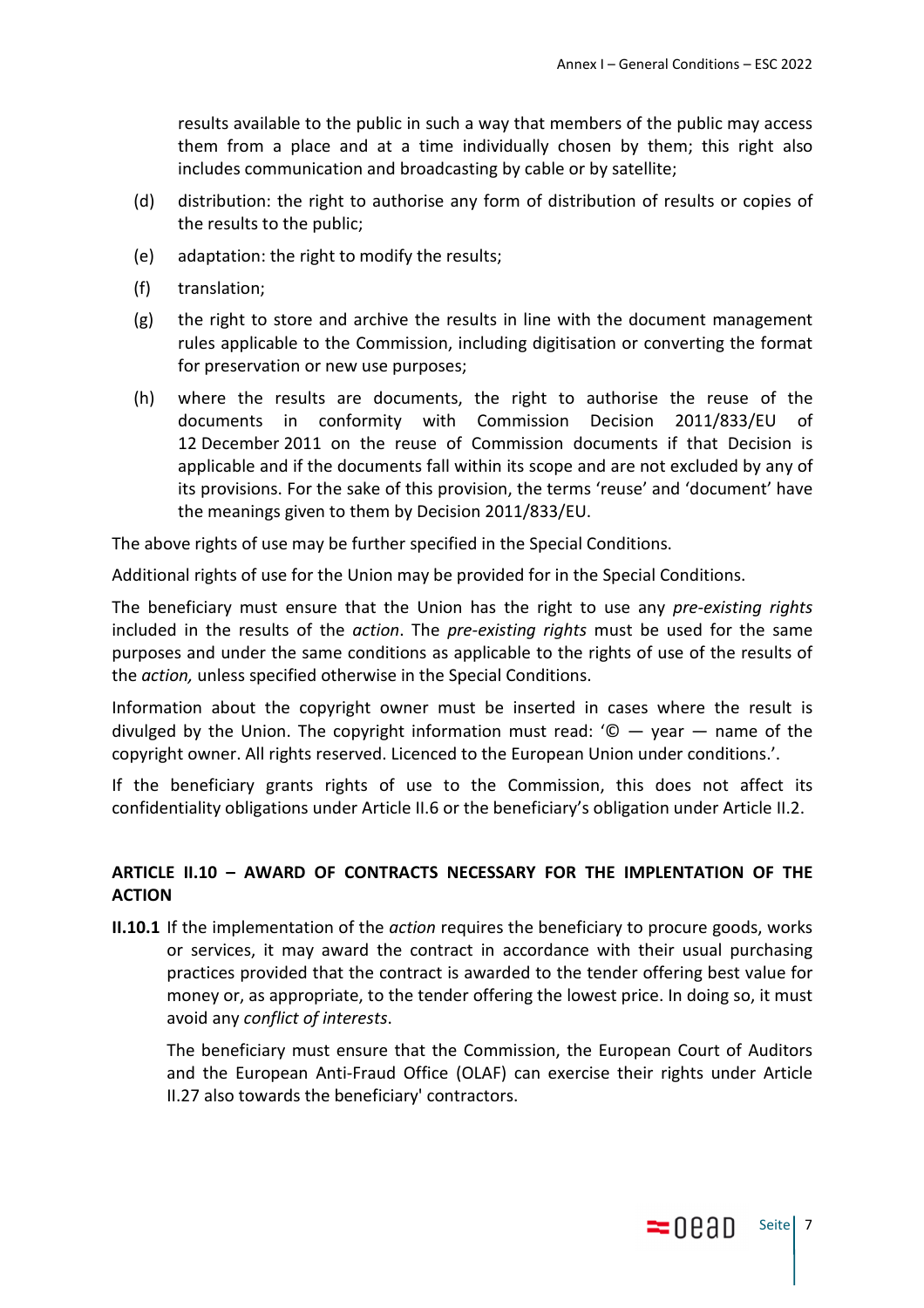**II.10.2** The beneficiary that is a 'contracting authority' within the meaning of Directive  $2014/24/EU<sup>2</sup>$  or 'contracting entity' within the meaning of Directive 2014/25/EU<sup>3</sup> must comply with the applicable national public procurement rules.

The beneficiary must ensure that the conditions applicable to it under Articles II.4, II.5, II.6 and II.9 are also applicable to the contractors.

- **II.10.3** The beneficiary remains solely responsible for carrying out the *action* and for compliance with the Agreement.
- **II.10.4**. If the beneficiary breaches its obligations under Article II.10.1 the costs related to the contract concerned are considered ineligible in accordance with Article II.19.2 (c), (d) and (e).

If the beneficiary breaches its obligations under Article II.10.2 the grant may be reduced in accordance with Article II.25.4.

#### **ARTICLE II.11 – SUBCONTRACTING OF TASKS FORMING PART OF THE ACTION**

- **II.11.1** The beneficiary may subcontract tasks forming part of the *action*. If it does so, it must ensure that, in addition to the conditions specified in Article II.10, the following conditions are also complied with:
	- (a) subcontracting does not cover core tasks of the *action*;
	- (b) recourse to subcontracting is justified because of the nature of the *action* and what is necessary for its implementation;
	- (c) the estimated costs of the subcontracting are clearly identifiable in the estimated budget set out in Annex II;
	- (d) any recourse to subcontracting, if not provided for in Annex III, is communicated by the beneficiary and approved by the Commission. The Commission may grant approval:
		- (i) before any recourse to subcontracting, if the beneficiary requests an amendment as provided for in Article II.13; or
		- (ii) after recourse to subcontracting if the subcontracting:
			- is specifically justified in the interim, or final technical report referred to in Articles I.4.3 and I.4.4; and
			- does not entail changes to the Agreement which would call into question the decision awarding the grant or be contrary to the equal treatment of applicants;
	- (e) the beneficiary ensures that the conditions applicable to it under Article II.8 are also applicable to the subcontractors.

<sup>2</sup> Directive 2014/24/EU of the European Parliament and of the Council of 26 February 2014 on public procurement and repealing Directive 2004/18/EC

<sup>3</sup> Directive 2014/25/EU of the European Parliament and of the Council of 26 February 2014 on procurement by entities operating in the water, energy, transport and postal services sectors and repealing Directive 2004/17/EC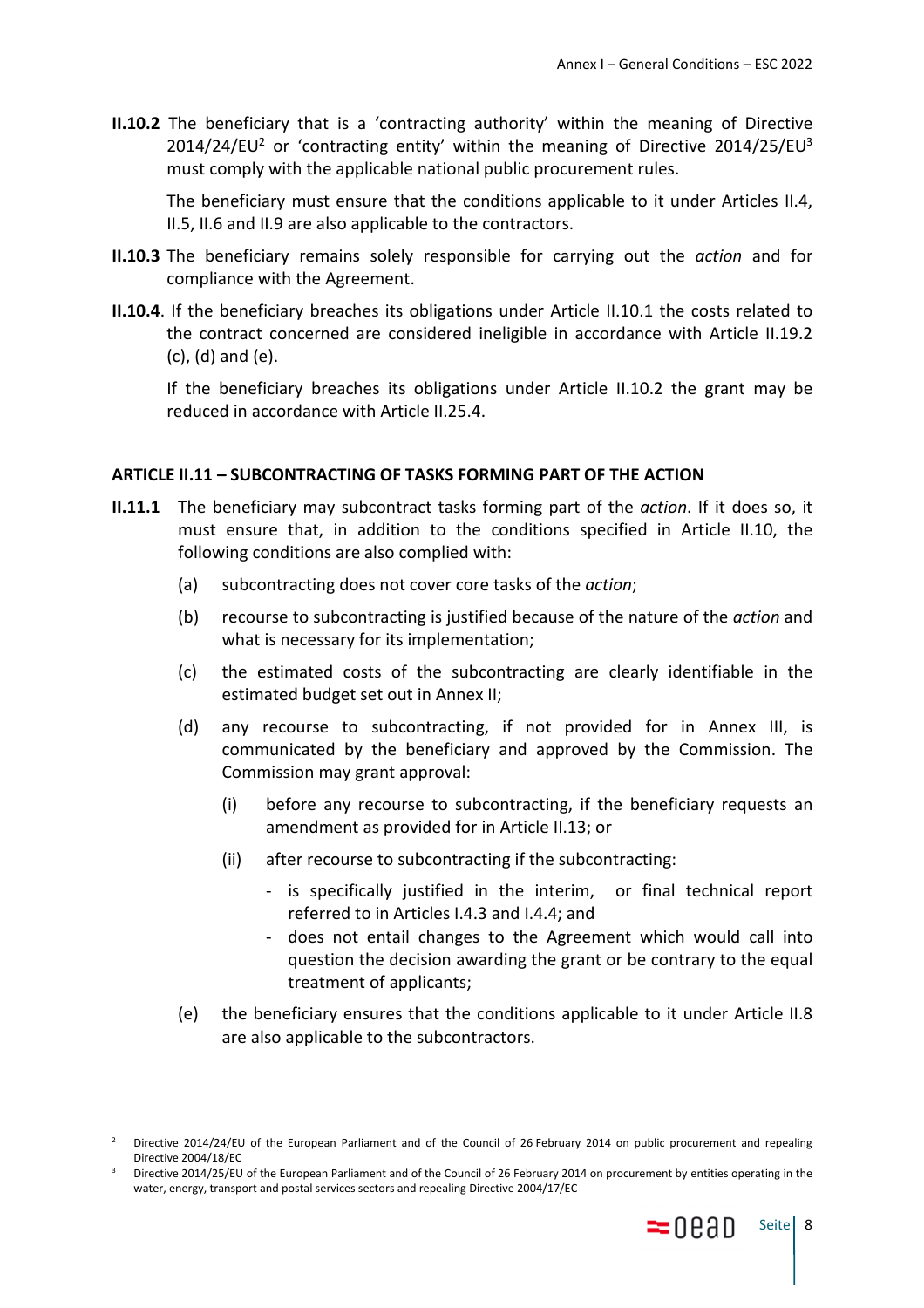**II.11.2** If the beneficiary breaches its obligations under Article II.11.1 (a), (b), (c) or (d), the costs related to the contract concerned are considered ineligible in accordance with Article II.19.2 (f).

If the beneficiary breaches its obligation under Article II.11.1 (e) the grant may be reduced in accordance with Article II.25.4.

### **ARTICLE II.12 – FINANCIAL SUPPORT TO THIRD PARTIES**

- **II.12.1** If, while implementing the *action*, the beneficiary has to give financial support to third parties, the beneficiary must give such financial support in accordance with the conditions specified in Annex II. Under those conditions, the following information must be stated at least:
	- (a) the maximum amount of financial support. This amount may not exceed EUR 60000 for each third party except if achieving the objective of the *action* as specified in Annex I would otherwise be impossible or overly difficult ;
	- (b) the criteria for determining the exact amount of the financial support;
	- (c) the different types of activity that may receive financial support, on the basis of a fixed list;
	- (d) the persons or categories of persons which may receive financial support;
	- (e) the criteria for giving the financial support.
- **II.12.2** As an exception to Article II.12.1, if the financial support takes the form of a prize, the beneficiary must give such financial support in accordance with the conditions specified in Annex I. Under those conditions, the following information must at least be stated:
	- (a) the eligibility and award criteria;
	- (b) the amount of the prize;
	- (c) the payment arrangements.
- **II.12.3** The beneficiary must ensure that the conditions applicable to it under Articles II.4, II.5, II.6, II.8, II.9 and II.27 are also applicable to the third parties receiving financial support.

#### **ARTICLE II.13 – AMENDMENTS TO THE AGREEMENT**

- **II.13.1** Any amendment to the Agreement must be made in writing.
- **II.13.2** An amendment may not have the purpose or the effect of making changes to the Agreement which would call into question the decision awarding the grant or be contrary to the equal treatment of applicants.
- **II.13.3** Any request for amendment must:
	- (a) be duly justified;
	- (b) be accompanied by appropriate supporting documents; and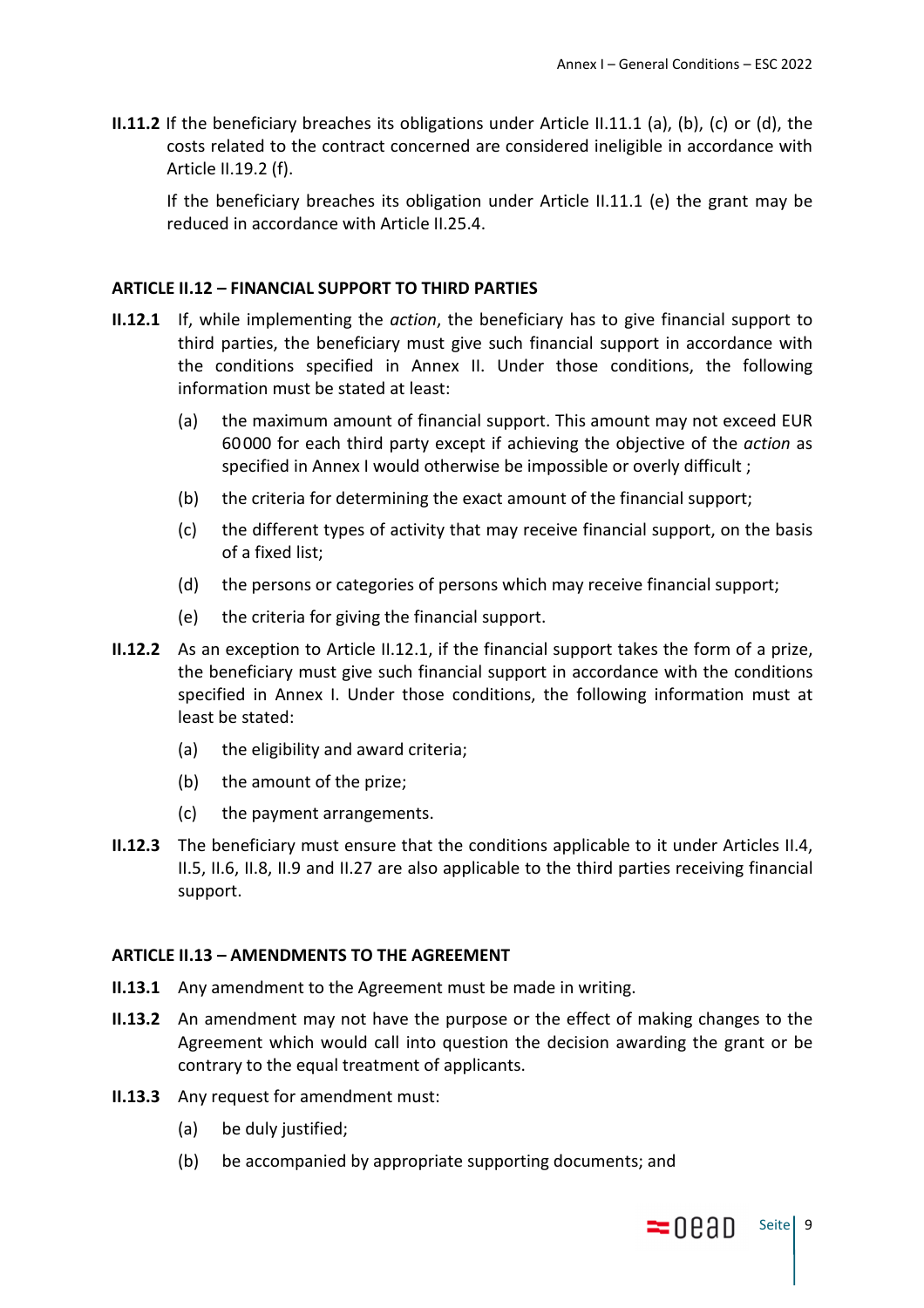(c) be sent to the other party in due time before it is due to take effect, and in any case one month before the end of the *implementation period*.

Point (c) does not apply in cases duly substantiated by the party requesting the amendment if the other party agrees.

- **II.13.4** In case of an operating grant the period set out in Article I.2.2 may not be extended via amendments.
- **II.13.5** Amendments enter into force on the date on which the last party signs or on the date of approval of the request for amendment.

Amendments take effect on a date agreed by the parties or, in the absence of such an agreed date, on the date on which the amendment enters into force.

#### **ARTICLE II.14 – ASSIGNMENT OF CLAIMS FOR PAYMENTS TO THIRD PARTIES**

**II.14.1** The beneficiary may not assign any of its claims for payment against the Commission to any third party, except if approved by the Commission on the basis of a reasoned, written request by the beneficiary.

If the Commission does not accept the assignment or the terms of it are not complied with, the assignment has no effect on it.

**II.14.2** In no circumstances may an assignment release the beneficiary from its obligations towards the Commission.

#### **ARTICLE II.15 – FORCE MAJEURE**

- **II.15.1** A party faced with *force majeure* must send a *formal notification* to the other party without delay, stating the nature of the situation or of the event, its likely duration and foreseeable effects.
- **II.15.2** The parties must take the necessary measures to limit any damage due to *force majeure*. They must do their best to resume the implementation of the *action* as soon as possible.
- **II.15.3** The party faced with *force majeure* may not be considered in breach of its obligations under the Agreement if it has been prevented from fulfilling them by *force majeure*.

#### **ARTICLE II.16 – SUSPENSION OF THE IMPLEMENTATION OF THE ACTION**

#### **II.16.1 Suspension of implementation by the beneficiary**

The beneficiary may suspend the implementation of the *action* or any part of it, if exceptional circumstances make such implementation impossible or excessively difficult, in particular in the event of *force majeure*.

The beneficiary must immediately inform the Commission, stating:

(a) the reasons for suspension, including details about the date or period when the exceptional circumstances occurred; and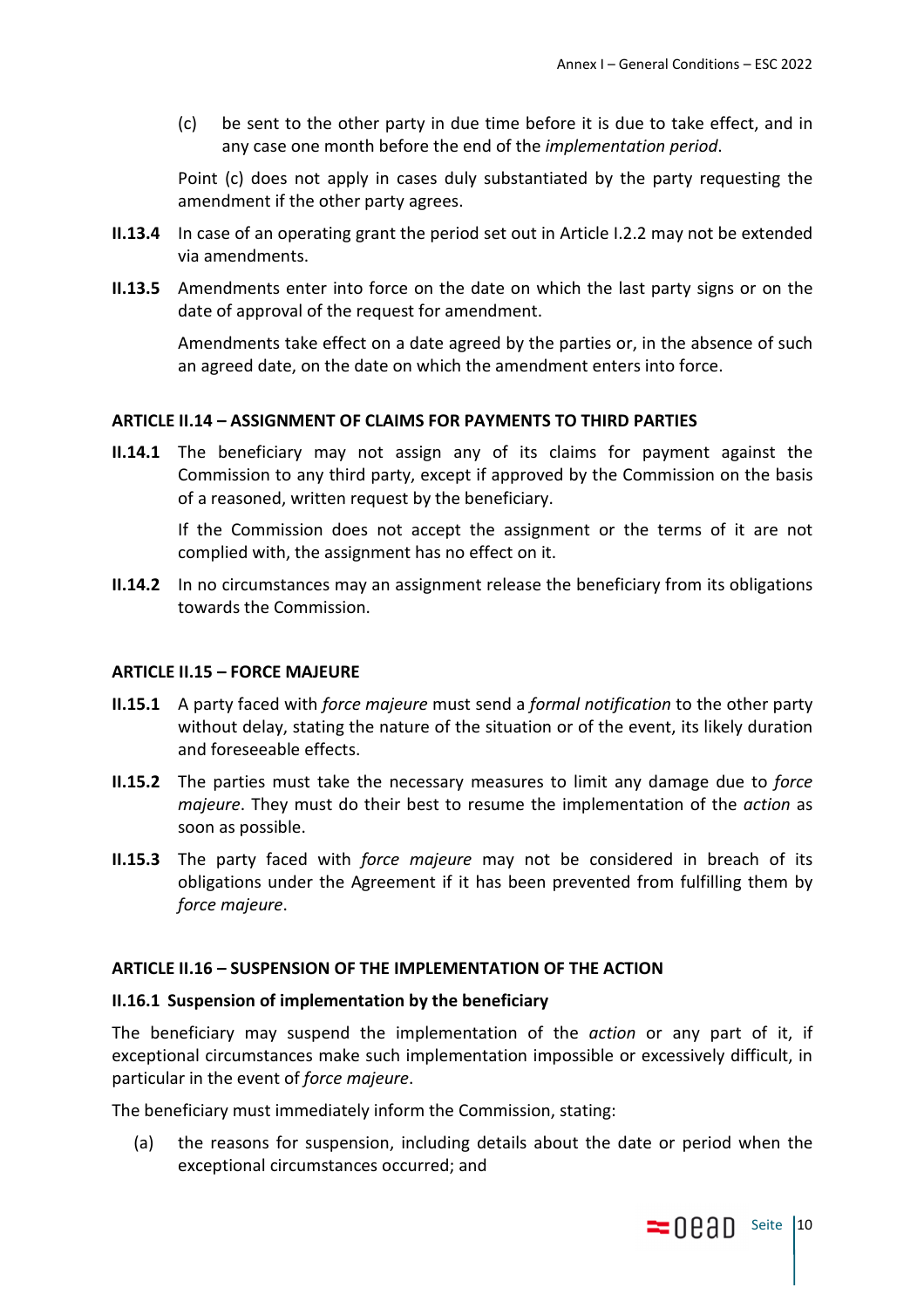(b) the expected date of resumption.

Once the circumstances allow the beneficiary to resume implementing the *action*, the beneficiary must inform the Commission immediately and present a request for amendment of the Agreement as provided for in Article II.16.3. This obligation does not apply if the Agreement is terminated in accordance with Articles II.17.1 or points (b) or (c) of Article II.17.2.1.

### **II.16.2 Suspension of implementation by the Commission**

### **II.16.2.1 Grounds for suspension**

The Commission may suspend the implementation of the *action* or any part thereof:

- (a) if the Commission has evidence that the beneficiary has committed *irregularities*, *fraud* or *breach of obligations* in the award procedure or while implementing the Agreement;
- (b) if the Commission has evidence that the beneficiary has committed systemic or recurrent *irregularities, fraud* or serious *breach of obligations* in other grants funded by the Union or the European Atomic Energy Community ('Euratom') awarded to the beneficiary under similar conditions and the *irregularities, fraud* or *breach of obligations* have a material impact on this grant; or
- (c) if the Commission suspects *irregularities, fraud* or *breach of obligations* committed by the beneficiary in the award procedure or while implementing the Agreement and needs to verify whether they have actually occurred.

#### **II.16.2.2 Procedure for suspension**

**Step 1** Before suspending implementation of the *action*, the Commission must send a *formal notification* to the beneficiary:

- (a) informing it of:
	- (i) its intention to suspend the implementation;
	- (ii) the reasons for suspension;
	- (iii) the necessary conditions for resuming the implementation in the cases referred to in points (a) and (b) of Article II.16.2.1; and
- (b) inviting it to submit observations within 30 calendar days of receiving the *formal notification*.

**Step 2** If the Commission does not receive observations or decides to pursue the procedure despite the observations it has received, it must send a *formal notification* to the beneficiary informing it of:

- (a) the suspension of the implementation;
- (b) the reasons for suspension; and
- (c) the final conditions for resuming the implementation in the cases referred to in points (a) and (b) of Article II.16.2.1; or
- (d) the indicative date of completion of the necessary verification in the case referred to in point (c) of Article II.16.2.1.

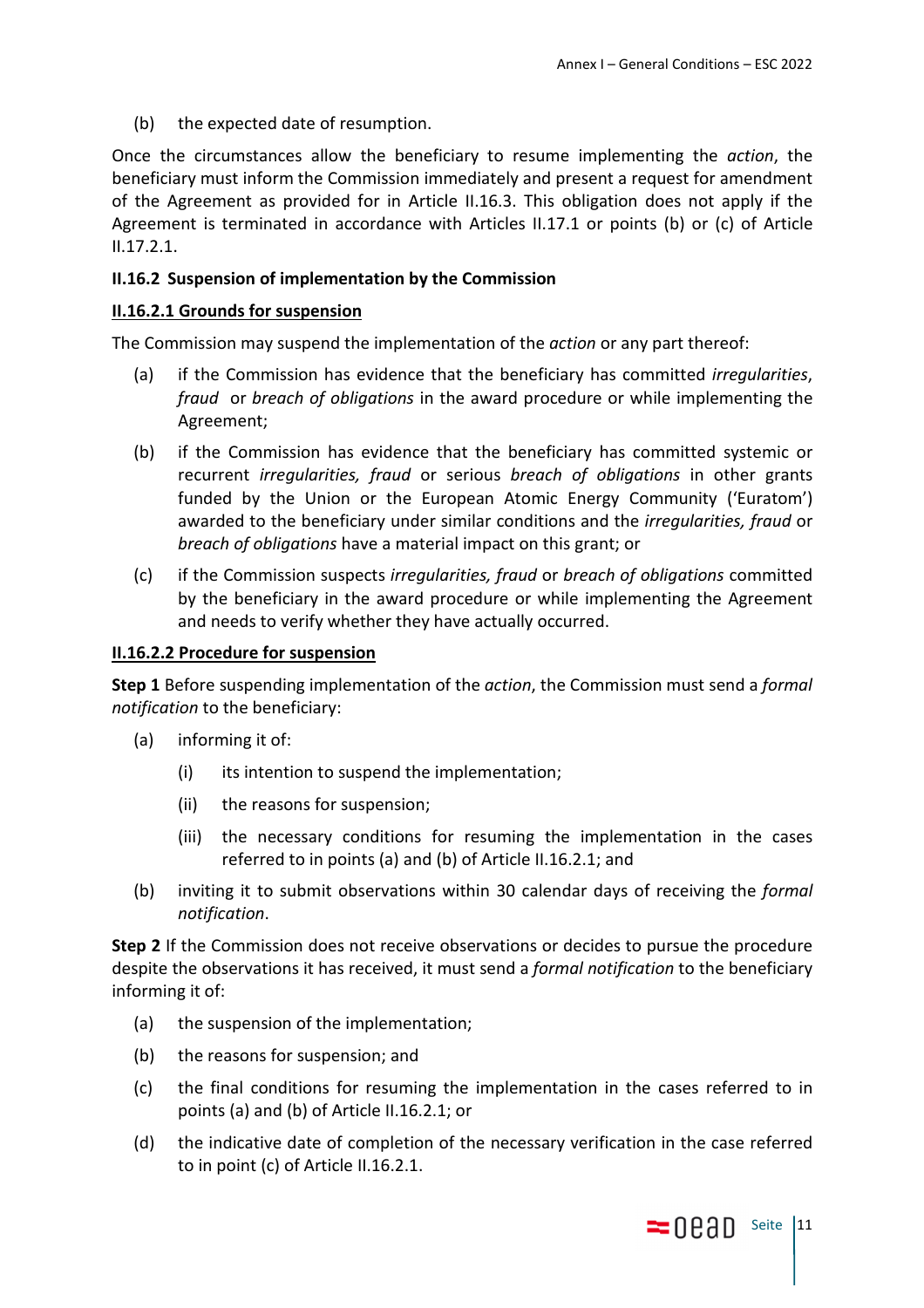The suspension takes effect on the day the *formal notification* is received by the beneficiary or on a later date specified in the *formal notification*.

Otherwise, the Commission must send a *formal notification* to the beneficiary informing it that it is not continuing the suspension procedure.

# **II.16.2.3 Resuming implementation**

In order to resume the implementation, the beneficiary must meet the notified conditions as soon as possible and must inform the Commission of any progress made.

If the conditions for resuming the implementation are met or the necessary verifications are carried out, the Commission must send a *formal notification* to the beneficiary:

- (a) informing it that the conditions for lifting the suspension are met; and
- (b) requiring it to present a request for amendment of the Agreement as provided for in Article II.16.3. This obligation does not apply if the Agreement is terminated in accordance with Articles II.17.1 or points (b), (f) or (g) of Article II.17.2.1.

### **II.16.3 Effects of the suspension**

If the implementation of the *action* can be resumed and the Agreement has not been terminated, an amendment to the Agreement must be made in accordance with Article II.13 in order to:

- (a) set the date on which the *action* is to be resumed;
- (b) extend the duration of the *action*; and
- (c) make other changes necessary to adapt the *action* to the new situation.

The suspension is lifted with effect from the resumption date set out in the amendment. This date may be before the date on which the amendment enters into force.

Costs incurred during the period of suspension that relate to the implementation of the suspended *action* or the suspended part of it may not be reimbursed or covered by the grant.

Suspending implementation of the *action* does not affect the Commission's right to terminate the Agreement in accordance with Article II.17.2, reduce the grant or recover amounts unduly paid in accordance with Articles II.25.4 and II.26.

Neither party may claim damages due to suspension by the other party.

# **ARTICLE II.17 – TERMINATION OF THE AGREEMENT**

### **II.17.1 Termination of the Agreement by the beneficiary**

The beneficiary may terminate the Agreement.

The beneficiary must send a *formal notification* of termination to the Commission, stating:

- (a) the reasons for termination; and
- (b) the date on which the termination takes effect. This date must be set after the *formal notification.*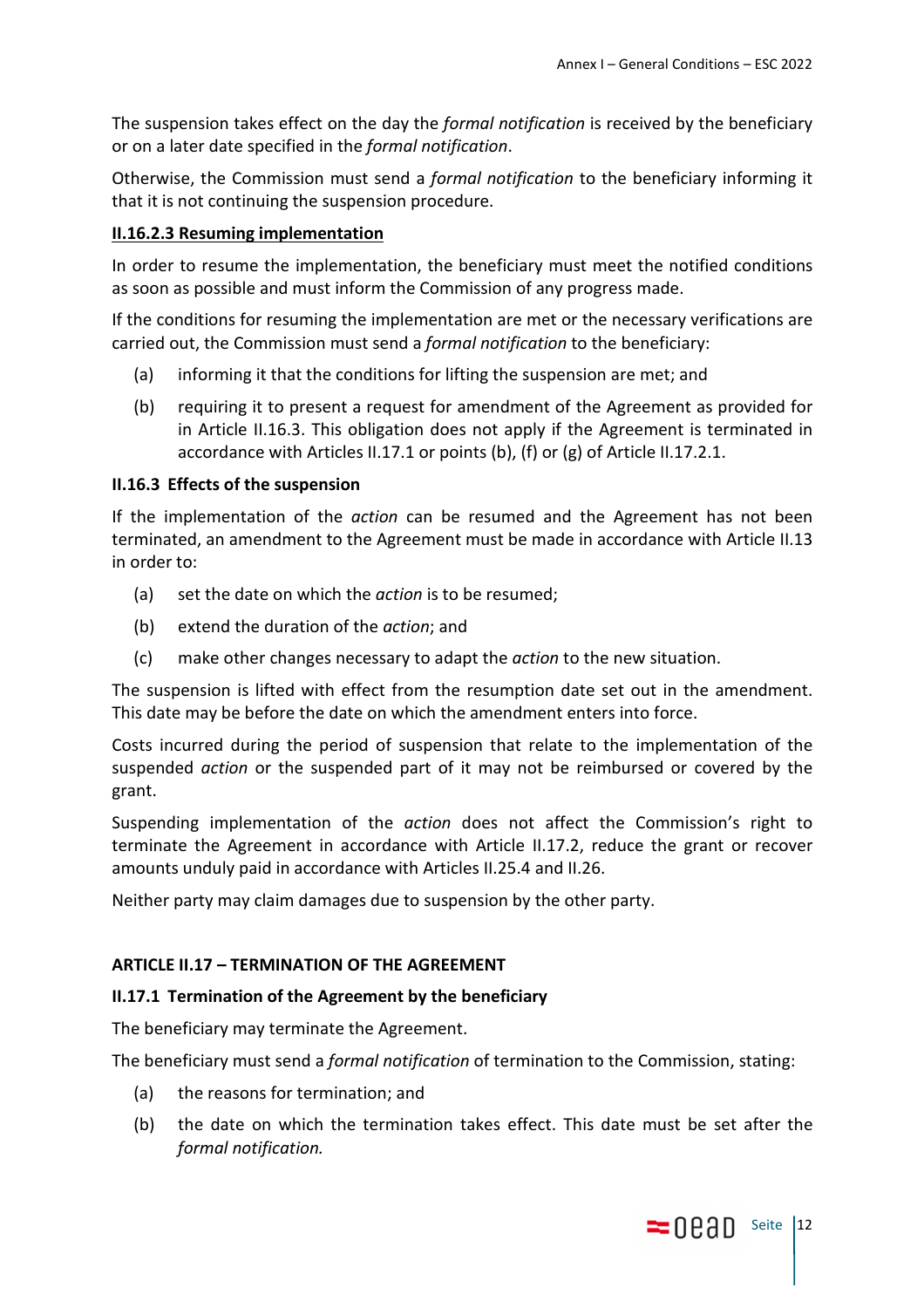If the beneficiary does not state the reasons for the termination or if the Commission considers that the reasons do not justify termination, the Agreement is considered to have been terminated improperly.

The termination takes effect on the day specified in the *formal notification*.

# **II.17.2 Termination of the Agreement by the Commission**

### **II.17.2.1 Grounds for termination**

The Commission may terminate the Agreement, if:

- (a) a change to the beneficiary's legal, financial, technical, organisational or ownership situation is likely to affect the implementation of the Agreement substantially or calls into question the decision to award the grant, or a change regarding the exclusion situations listed in Article 136 of Regulation (EU) 2018/1046, that calls into question the decision to award the grant;
- (b) the beneficiary, any *related person* or any natural person who is essential for the award or for the implementation of the Agreement have committed serious *breach of obligations*, including improper implementation of the *action* as described in Annex I;
- (c) the implementation of the *action* is prevented or suspended due to *force majeure* or exceptional circumstances and either:
	- (i) resumption is impossible; or
	- (ii) the necessary changes to the Agreement would call into question the decision awarding the grant or be contrary to the equal treatment of applicants;
- (d) the beneficiary or a natural or legal person that assumes unlimited liability for the debts of the beneficiary:
	- (i) is declared bankrupt, is subject to insolvency or winding up procedures, its assets are being administered by a liquidator or by a Court, has entered into an agreement with creditors, has suspended business activities or is in any analogous situation arising from a similar procedure provided for under the Union or national law;
	- (ii) is in breach of its obligations relating to the payment of taxes or social security contributions in accordance with the applicable law;
- (e) the beneficiary or any *related person* or any natural person who is essential for the award or for the implementation of the Agreement has committed:
	- (i) *grave professional misconduct* proven by any means;
	- (ii) *fraud*;
	- (iii) corruption;
	- (iv) conduct related to criminal organisations;
	- (v) money laundering;
	- (vi) terrorism-related crimes (including terrorism financing);
	- (vii) child labour or other offences concerning trafficking of human beings;

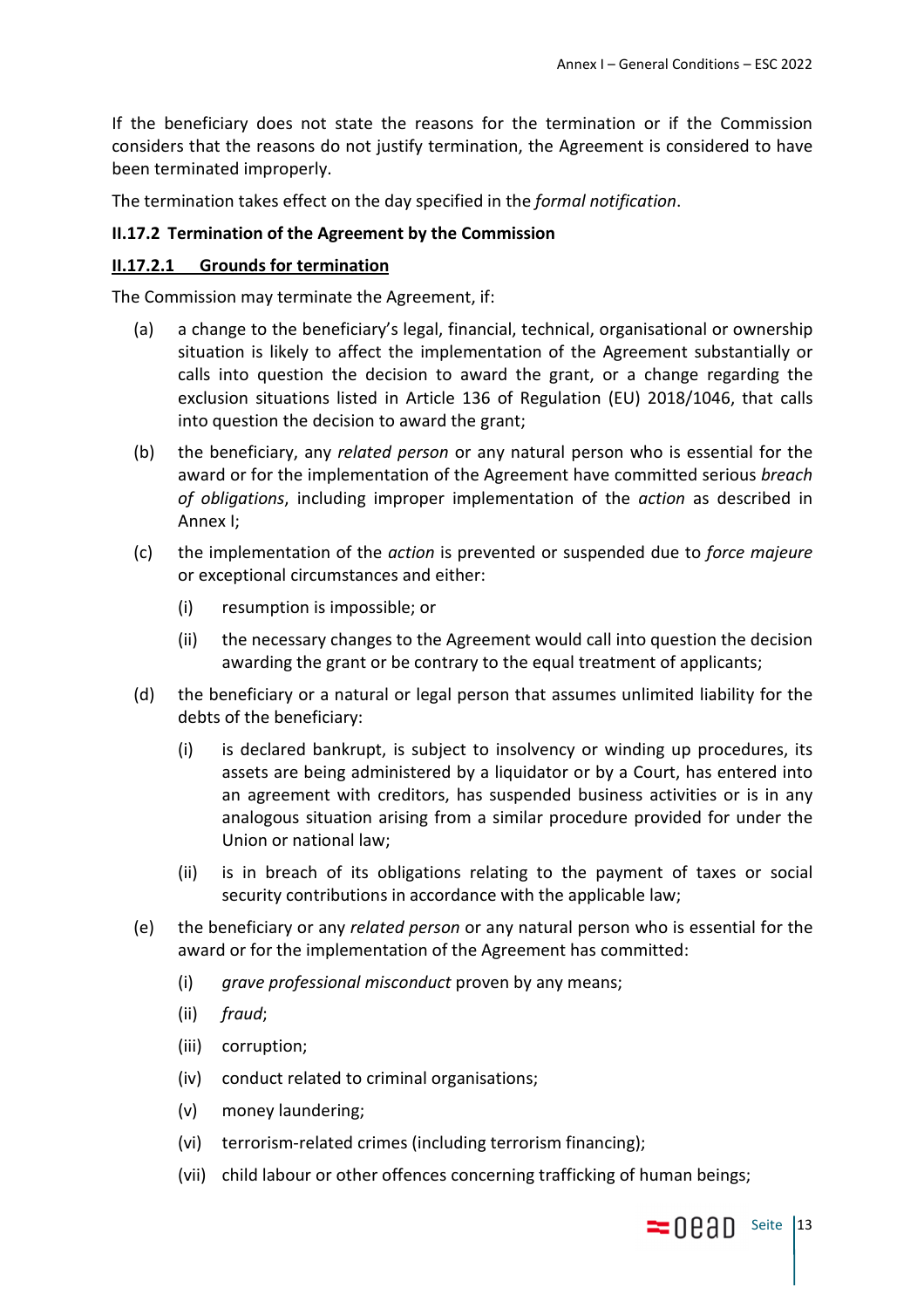- (f) the Commission has evidence that the beneficiary or any *related person* or any natural person who is essential for the award or for the implementation of the Agreement has committed *irregularities, fraud* or *breach of obligations* in the award procedure or while implementing the Agreement, including if the beneficiary or *related person* or natural person has submitted false information or failed to provide required information;
- (g) the Commission has evidence that the beneficiary has committed systemic or recurrent *irregularities*, *fraud* or serious *breach of obligations* in other Union or Euratom grants awarded to it under similar conditions and such *irregularities, fraud* or *breach of obligations* have a material impact on this grant;
- (h) a beneficiary or any *related person* or any natural person who is essential for the award or for the implementation of the Agreement has created an entity under a different jurisdiction with the intend to circumvent fiscal, social or any other legal obligations in the jurisdiction of its registered office, central administration or principal place of business;
- (i) a beneficiary or any *related person* has been created with the intend referred to in point (h) or
- (j) the Commission has sent the beneficiary a *formal notification* asking it to end the participation of its affiliated entity because that entity is in a situation provided for in points (d) to (i) and the beneficiary has failed to request an amendment ending the participation of the entity and reallocating its tasks.

#### **II.17.2.2 Procedure for termination**

**Step 1-** Before terminating the Agreement, the Commission must send a *formal notification* to the beneficiary:

- (a) informing it of:
	- (i) its intention to terminate;
	- (ii) the reasons for termination; and
- (b) requiring it, within 45 calendar days of receiving the *formal notification*:
	- (i) to submit observations; and
	- (ii) in the case of point (b) of Article II.17.2.1, to inform the Commission of the measures to ensure compliance with the obligations under the Agreement.

**Step 2 —** If the Commission does not receive observations or decides to pursue the procedure despite the observations it has received, it will send a *formal notification* to the beneficiary informing it of the termination and the date on which it takes effect.

Otherwise, the Commission must send a *formal notification* to the beneficiary informing it that the termination procedure is not continued.

The termination takes effect:

(a) for terminations under points (a), (b) and (d) of Article II.17.2.1: on the day specified in the *formal notification* of termination referred to in the second subparagraph (i.e. in Step 2 above);

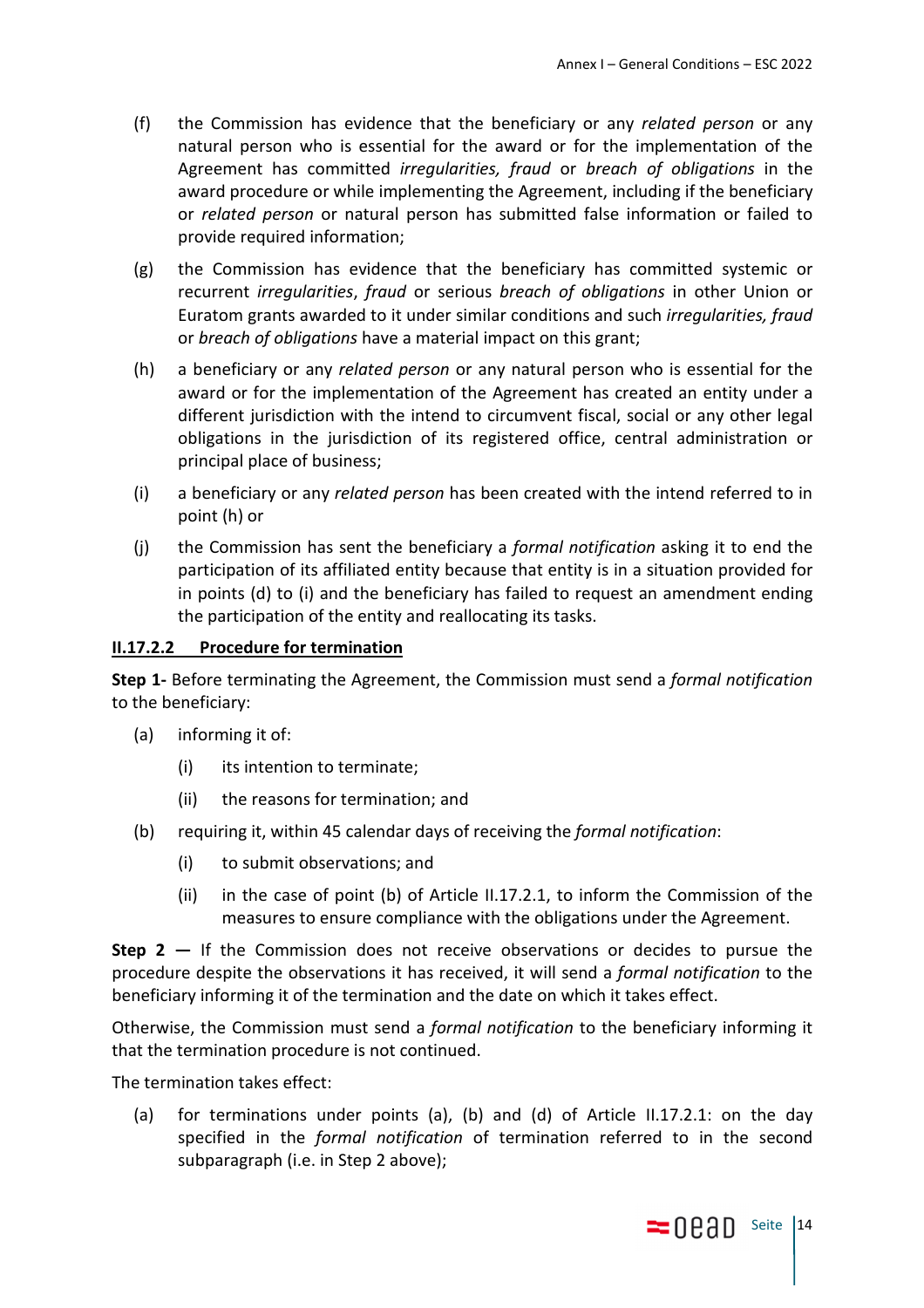(b) for terminations under points (c), (e) to (j) of Article II.17.2.1: on the day after the beneficiary receives the *formal notification* of termination referred to in the second subparagraph (i.e. in Step 2 above).

# **II.17.3 Effects of termination**

Within 60 calendar days from the day on which the termination takes effect, the beneficiary must submit a request for payment of the balance as provided for in Article I.4.4.

If the Commission does not receive the request for payment of the balance by the above deadline, only costs or contributions which are included in an approved technical report and, where relevant, in an approved financial statement, are reimbursed or covered by the grant.

If the Agreement is terminated by the Commission because the beneficiary has breached its obligation to submit the request for payment, the beneficiary may not submit any request for payment after termination. In that case the second subparagraph applies.

The Commission calculates the final grant amount as referred to in Article II.25 and the balance as referred to in Article I.4.5 on the basis of the reports submitted. Only activities undertaken before the date when the termination takes effect or the end date of the *implementation period* as specified in Article I.2.2, whichever is the earliest, must be taken into account. Where the grant takes the form of reimbursement of costs actually incurred as provided for in Article I.3.2(a)(i), only costs incurred before termination takes effect are reimbursed or covered by the grant. Costs relating to contracts due for execution only after termination are not taken into account and are not reimbursed or covered by the grant.

The Commission may reduce the grant in accordance with Article II.25.4 in case of:

- (a) improper termination of the Agreement by the beneficiary within the meaning of Article II.17.1; or
- (b) termination of the Agreement by the Commission on any of the grounds set out in points (b) to (j) of Article II.17.2.1.

Neither party may claim damages on the grounds that the other party terminated the Agreement.

After termination, the beneficiary's obligations continue to apply, in particular those under Articles I.4, II.6, II.8, II.9, II.14, II.27 and any additional provisions on the use of the results, as set out in the Special Conditions.

# **ARTICLE II.18 – APPLICABLE LAW, SETTLEMENT OF DISPUTES AND ENFORCEABLE DECISIONS**

- **II.18.1** The Agreement is governed by the applicable Union law, complemented, where necessary, by the law of Belgium.
- **II.18.2** In accordance with Article 272 TFEU, the General Court or, on appeal, the Court of Justice of the European Union, has sole jurisdiction to hear any dispute between the Union and any beneficiary concerning the interpretation, application or validity of the Agreement, if such dispute cannot be settled amicably.

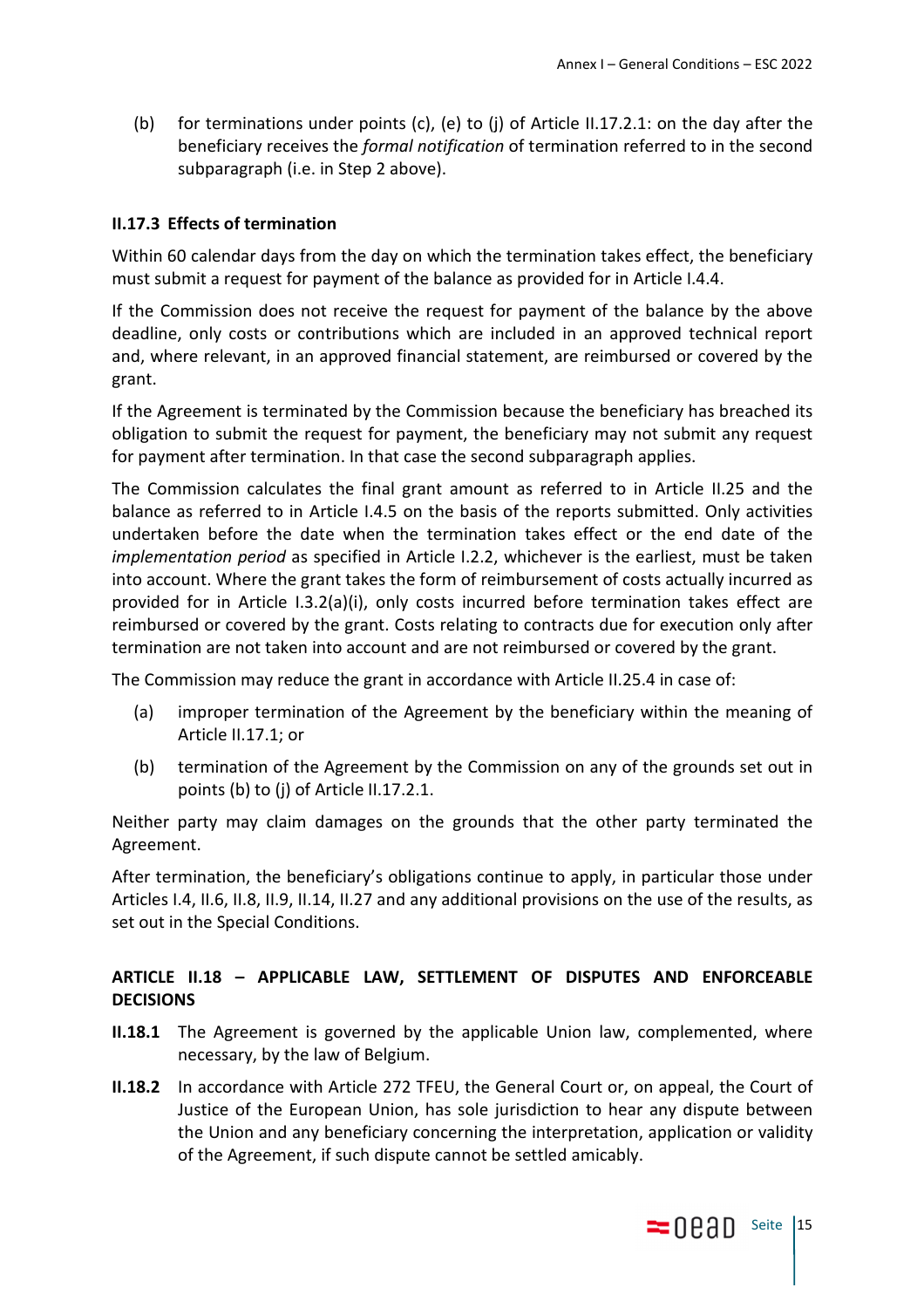**II.18.3** In accordance with Article 299 TFEU, for the purposes of recovery within the meaning of Article II.26, the Commission may adopt an enforceable decision to impose pecuniary obligations on persons other than States.

An *action* may be brought against such decision before the General Court of the European Union in accordance with Article 263 TFEU.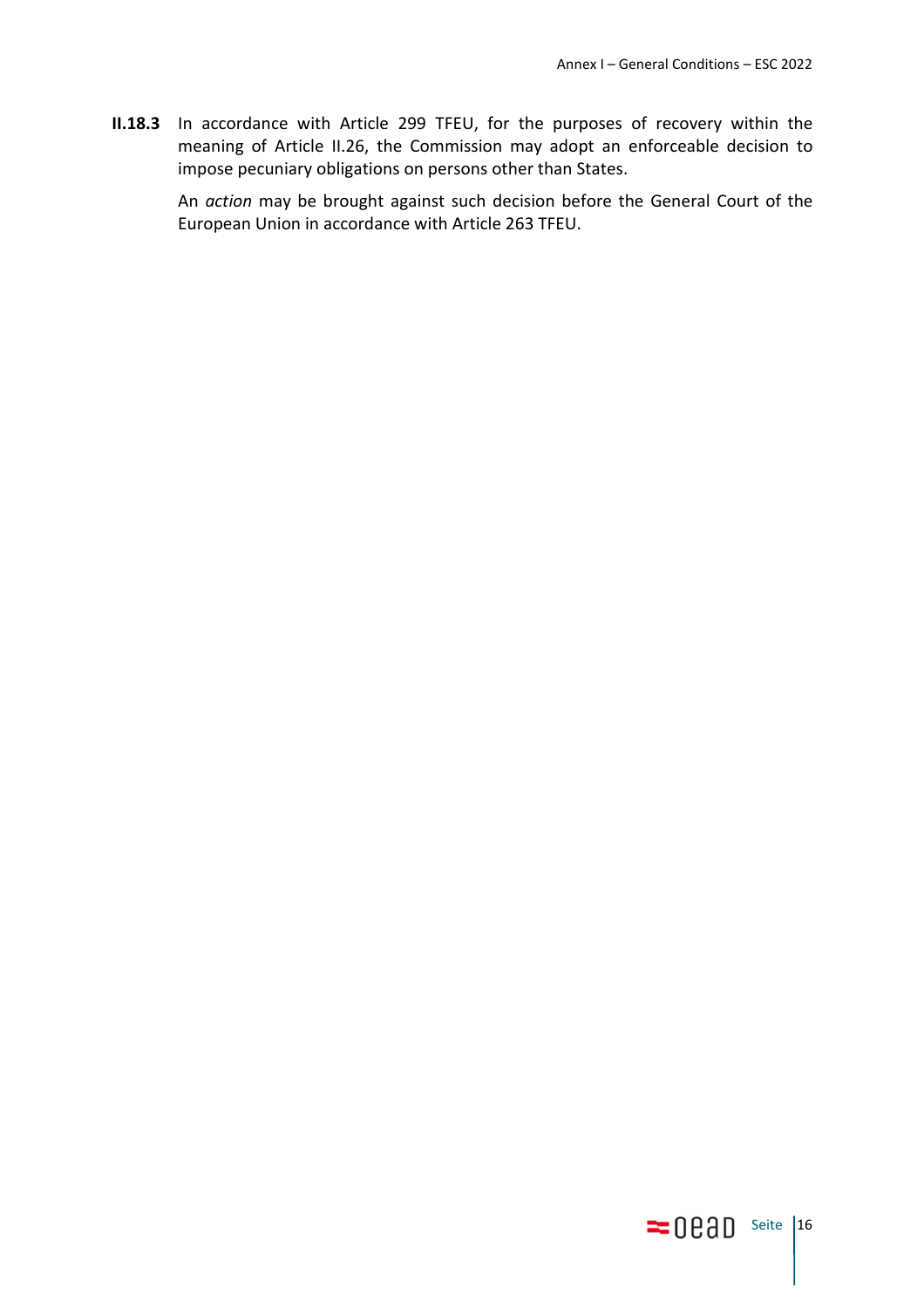#### **PART B — FINANCIAL PROVISIONS**

#### **ARTICLE II.19 – ELIGIBLE COSTS**

#### **II.19.1 Conditions for the eligibility of costs**

*Eligible costs* of the *action* are costs actually incurred by the beneficiary and which meet the following criteria:

- (a) they are incurred within the *implementation period*, with the exception of costs relating to the request for payment of the balance and the corresponding supporting documents referred to in Article I.4.4;
- (b) they are indicated in the estimated budget. The estimated budget is set out in Annex II;
- (c) they are incurred in connection with the *action* as described in Annex II and are necessary for its implementation;
- (d) they are identifiable and verifiable, in particular they are recorded in the beneficiary's accounting records and determined according to the applicable accounting standards of the country where the beneficiary is established and according to the beneficiary's usual cost accounting practices;
- (e) they comply with the requirements of applicable tax and social legislation; and
- (f) they are reasonable, justified and comply with the principle of sound financial management, in particular regarding economy and efficiency.

#### **II.19.2 Eligible direct costs**

To be eligible, the *direct costs* of the *action* must comply with the eligibility conditions set out in Article II.19.1.

In particular, the following categories of costs are eligible *direct costs*, provided that they satisfy the eligibility conditions set out in Article II.19.1 as well as the following conditions:

(a) the costs of personnel working under an employment contract with the beneficiary or an equivalent appointing act and assigned to the *action*, provided that these costs are in line with the beneficiary's usual policy on remuneration.

Those costs include actual salaries plus social security contributions and other statutory costs included in the remuneration. They may also comprise additional remunerations, including payments on the basis of supplementary contracts regardless of the nature of those contracts, provided that they are paid in a consistent manner whenever the same kind of work or expertise is required, independently from the source of funding used.

The costs of natural persons working under a contract with the beneficiary other than an employment contract or who are seconded to the beneficiary by a third party against payment may also be included under such personnel costs, provided that the following conditions are fulfilled: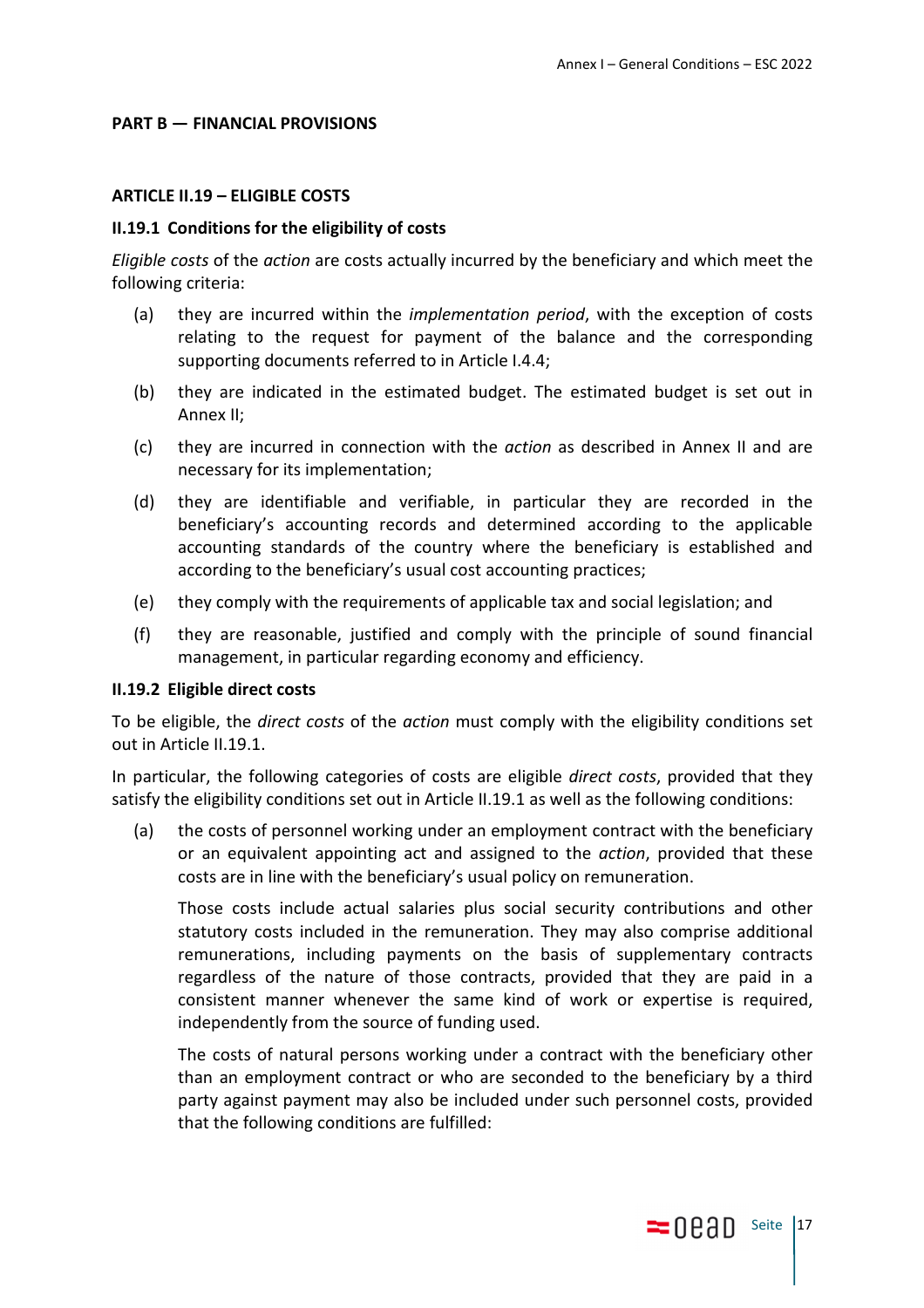- (i) the person works under conditions similar to those of an employee (in particular regarding the way the work is organised, the tasks that are performed and the premises where they are performed);
- (ii) the result of the work belongs to the beneficiary (unless exceptionally agreed otherwise); and
- (iii) the costs are not significantly different from the costs of staff performing similar tasks under an employment contract with the beneficiary;
- (b) costs of travel and related subsistence allowances, provided that these costs are in line with the beneficiary's usual practices on travel;
- (c) the depreciation costs of equipment or other assets (new or second-hand) as recorded in the beneficiary's accounting statements, provided that the asset:
	- (i) is written off in accordance with the international accounting standards and the beneficiary's usual accounting practices; and
	- (ii) has been purchased in accordance with Article II.10.1 if the purchase occurred within the *implementation period*;

The costs of renting or leasing equipment or other assets are also eligible, provided that these costs do not exceed the depreciation costs of similar equipment or assets and are exclusive of any finance fee;

Only the portion of the equipment's depreciation, rental or lease costs corresponding to the *implementation period* and the rate of actual use for the purposes of the *action* may be taken into account when determining the eligible costs. By way of exception, the full cost of purchase of equipment may be eligible under the Special Conditions, if this is justified by the nature of the *action* and the context of the use of the equipment or assets;

- (d) costs of consumables and supplies, provided that they:
	- (i) are purchased in accordance with Article II.10.1; and
	- (ii) are directly assigned to the *action*;
- (e) costs arising directly from requirements imposed by the Agreement (dissemination of information, specific evaluation of the *action*, audits, translations, reproduction), including the costs of requested financial guarantees, provided that the corresponding services are purchased in accordance with Article II.10.1;
- (f) costs entailed by *subcontracts* within the meaning of Article II.11, provided that the conditions laid down in Article II.11.1 (a), (b), (c) and (d) are met;
- (g) costs of financial support to third parties within the meaning of Article II.12, provided that the conditions laid down in that Article are met;
- (h) duties, taxes and charges paid by the beneficiary, notably value added tax (VAT), provided that they are included in eligible *direct costs*, and unless specified otherwise in the Agreement.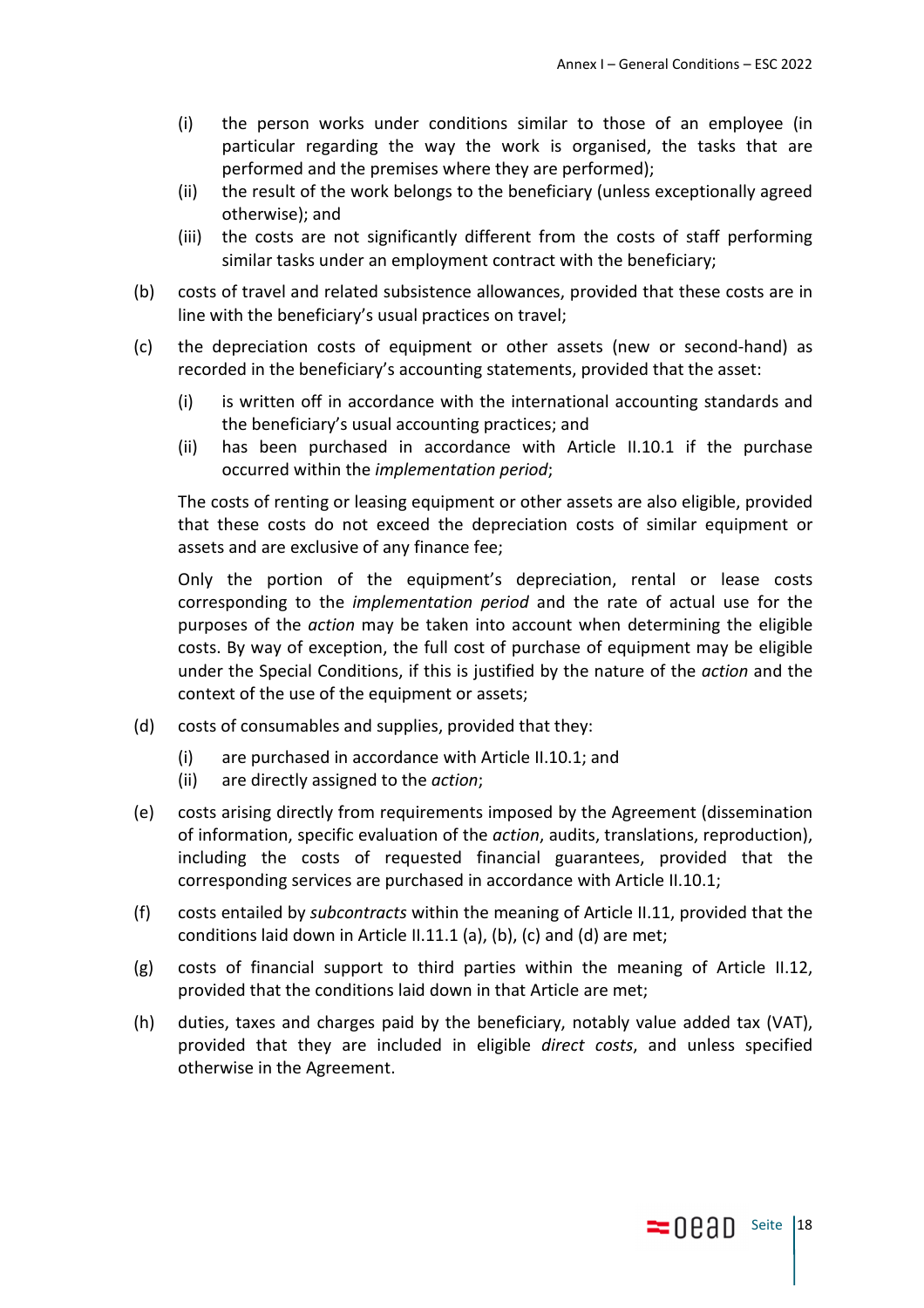## **II.19.3 Eligible indirect costs**

To be eligible, *indirect costs* of the *action* must represent a fair apportionment of the overall overheads of the beneficiary and must comply with the conditions of eligibility set out in Article II.19.1.

Eligible *indirect costs* must be declared on the basis of a flat rate of 7 % of the total eligible *direct costs* unless otherwise specified in Article I.3.2.

### **II.19.4 Ineligible costs**

In addition to any other costs which do not fulfil the conditions set out in Article II.19.1, the following costs may not be considered eligible:

- (a) return on capital and dividends paid by the beneficiary;
- (b) debt and debt service charges;
- (c) provisions for losses or debts;
- (d) interest owed;
- (e) doubtful debts;
- (f) exchange losses;
- (g) costs of transfers from the Commission charged by the bank of the beneficiary;
- (h) costs declared by the beneficiary under another *action* receiving a grant financed from the Union budget. Such grants include grants awarded by a Member State and financed from the Union budget and grants awarded by bodies other than the Commission for the purpose of implementing the Union budget. In particular, if the beneficiary receives an operating grant financed by the EU or Euratom budget, it may not declare *indirect costs* for the period(s) covered by the operating grant, unless it can demonstrate that the operating grant does not cover any costs of the *action*;
- (i) contributions in kind from third parties;
- (j) excessive or reckless expenditure;
- (k) deductible VAT.

### **ARTICLE II.20 – IDENTIFIABILITY AND VERIFIABILITY OF THE AMOUNTS DECLARED**

### **II.20.1 Declaring costs and contributions**

The beneficiary must declare as eligible costs or as a requested contribution:

- (a) for actual costs: the costs it actually incurred for the *action*;
- (b) for unit costs or unit contributions: the amount obtained by multiplying the amount per unit specified in Article I.3.2(a)(ii) or (b) by the actual number of units used or produced;
- (c) for lump sum costs or lump sum contributions: the global amount specified in Article I.3.2(a)(iii) or (c), if the corresponding tasks or part of the *action* as described in Annex II have been implemented properly;

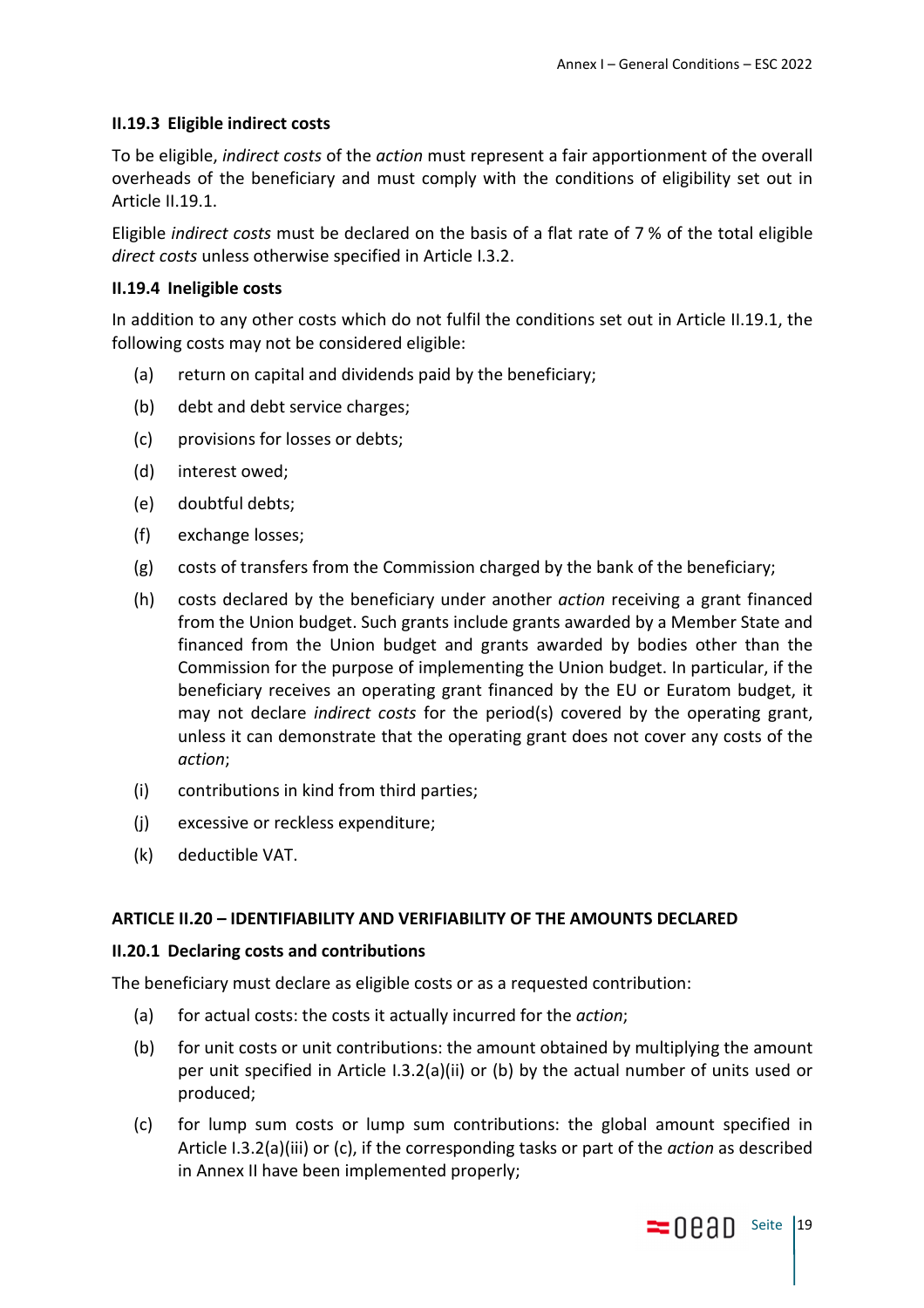- (d) for flat-rate costs or flat-rate contributions: the amount obtained by applying the flat rate specified in Article I.3.2(a)(iv) or (d);
- (e) for financing not linked to costs: the global amount specified in Article I.3.2(e), if the corresponding results or conditions as described in Annex II have been properly achieved or fulfilled;
- (f) for unit costs declared on the basis of the beneficiary's usual cost accounting practices: the amount obtained by multiplying the amount per unit calculated in accordance with the beneficiary's usual cost accounting practices by the actual number of units used or produced;
- $(g)$  for lump sum costs declared on the basis of the beneficiary's usual cost accounting practices: the global amount calculated in accordance with its usual cost accounting practices, if the corresponding tasks or part of the *action* have been implemented properly;
- (h) for flat-rate costs declared on the basis of the beneficiary's usual cost accounting practices: the amount obtained by applying the flat rate calculated in accordance with the beneficiary's usual cost accounting practices.

For the forms of grant referred to in points (b), (c), (d), (f), (g) and (h), the amounts declared must comply with the conditions specified in points (a) and (b) of Article II.19.1.

# **II.20.2 Records and other documentation to support the costs and contributions declared**

The beneficiary must provide the following if requested to do so in the context of the checks or audits described in Article II.27:

(a) for actual costs: adequate supporting documents to prove the costs declared, such as contracts, invoices and accounting records.

In addition, the beneficiary's usual accounting and internal control procedures must permit direct reconciliation of the amounts declared with the amounts recorded in its accounting statements and with the amounts indicated in the supporting documents;

(b) for unit costs or unit contributions: adequate supporting documents to prove the number of units declared.

The beneficiary does not need to identify the actual eligible costs covered or to provide supporting documents, such as accounting statements, to prove the amount declared per unit;

(c) for lump sum costs or lump sum contributions: adequate supporting documents to prove that the *action* has been properly implemented.

The beneficiary does not need to identify the actual eligible costs covered or to provide supporting documents, such as accounting statements, to prove the amount declared as a lump sum;

(d) for flat-rate costs or flat-rate contributions: adequate supporting documents to prove the eligible costs or requested contribution to which the flat rate applies.

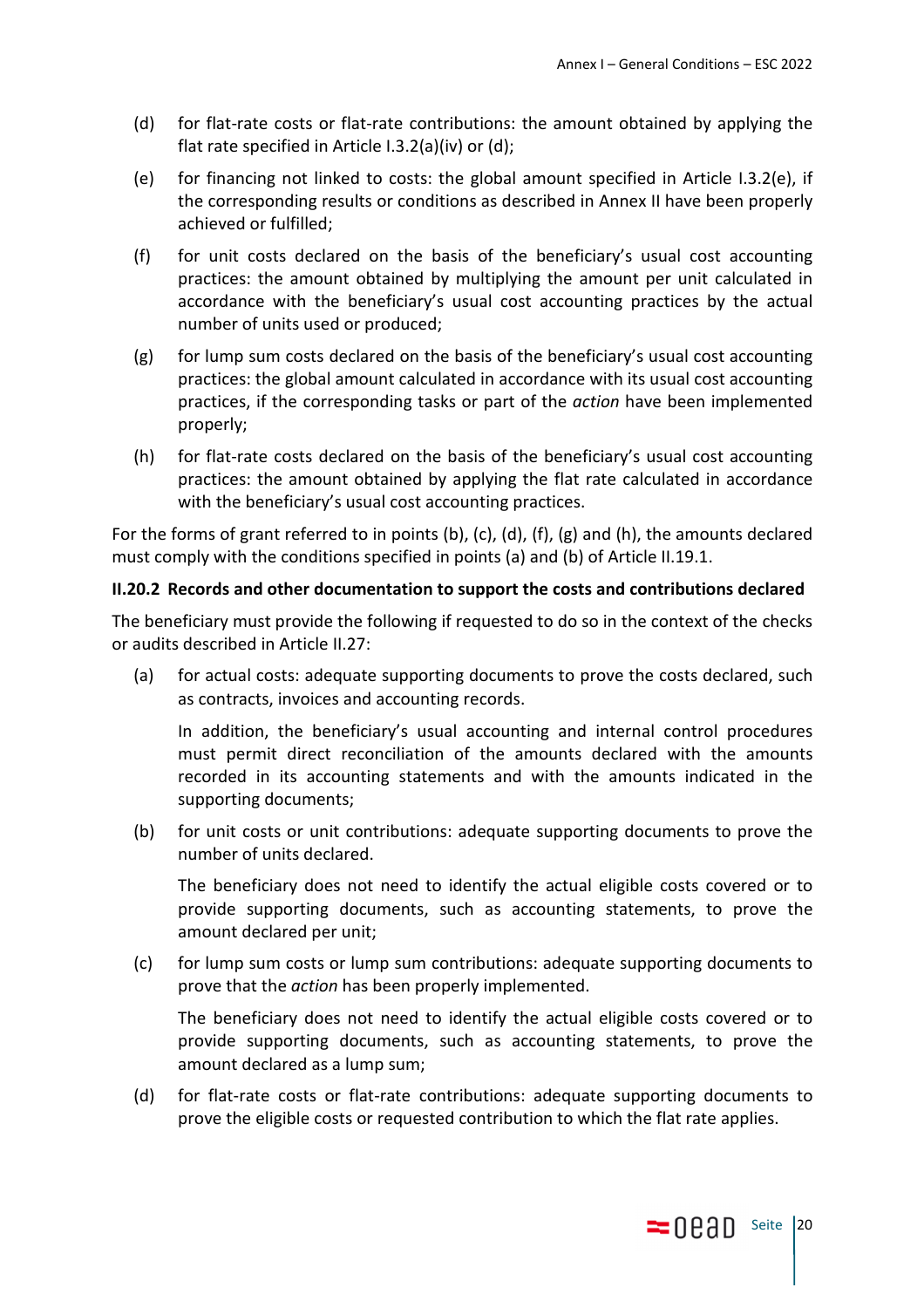The beneficiary does not need to identify the actual eligible costs covered or to provide supporting documents, such as accounting statements, for the flat rate applied;

(e) for financing not linked to costs: adequate supporting documents to prove that the *action* has been properly implemented;

The beneficiary does not need to identify the actual eligible costs covered or to provide supporting documents, such as accounting statements, to prove the amount declared as a financing not linked to costs;

- (f) for unit costs declared on the basis of the beneficiary's usual cost accounting practices: adequate supporting documents to prove the number of units declared;
- (g) for lump sum costs declared on the basis of the beneficiary's usual cost accounting practices: adequate supporting documents to prove that the *action* has been properly implemented;
- (h) for flat-rate costs declared on the basis of the beneficiary's usual cost accounting practices: adequate supporting documents to prove the eligible costs to which the flat rate applies.

#### **II.20.3 Conditions to determine the compliance of cost accounting practices**

- **II.20.3.1** In the case of points (f), (g) and (h) of Article II.20.2, the beneficiary does not need to identify the actual eligible costs covered, but it must ensure that the cost accounting practices used for the purpose of declaring eligible costs are in compliance with the following conditions:
	- (a) the cost accounting practices used constitute its usual cost accounting practices and are applied in a consistent manner, based on objective criteria independent from the source of funding;
	- (b) the costs declared can be directly reconciled with the amounts recorded in its general accounts; and
	- (c) the categories of costs used for the purpose of determining the costs declared are exclusive of any ineligible cost or costs covered by other forms of grant as provided for in Article I.3.2.
- **II.20.3.2** If the Special Conditions so provide, the beneficiary may submit to the Commission a request asking it to assess the compliance of its usual cost accounting practices. If required by the Special Conditions, the request must be accompanied by a certificate on the compliance of the cost accounting practices ('certificate on the compliance of the cost accounting practices').

The certificate on the compliance of the cost accounting practices must be:

- (a) produced by an approved auditor or, if the beneficiary is a public body, by a competent and independent public officer; and
- (b) drawn up in accordance with Annex VII.

The certificate must certify that the beneficiary's cost accounting practices used for the purpose of declaring eligible costs comply with the conditions laid down in

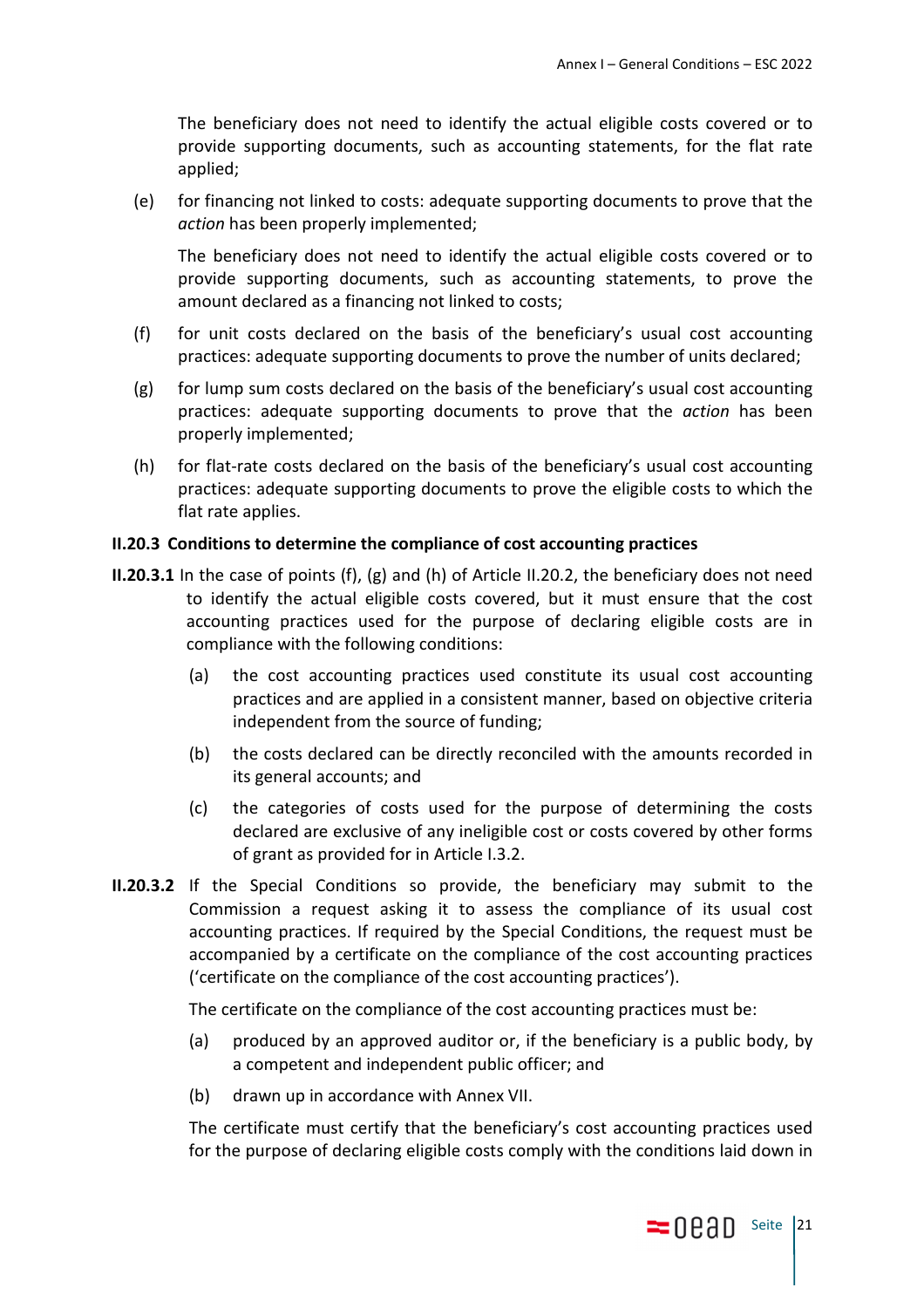Article II.20.3.1 and with the additional conditions that may be laid down in the Special Conditions.

- **II.20.3.3** If the Commission has confirmed that the beneficiary's usual cost accounting practices are in compliance, costs declared in application of these practices may not be challenged *ex post*, if:
	- (a) the practices actually used comply with those approved by the Commission; and
	- (b) the beneficiary did not conceal any information for the purpose of the approval of its cost accounting practices.

# **ARTICLE II.21 – ELIGIBILITY OF COSTS OF ENTITIES AFFILIATED TO THE BENEFICIARY**

If the Special Conditions contain a provision on entities affiliated to the beneficiary, costs incurred by such an entity are eligible, if:

- (a) they satisfy the same conditions under Articles II.19 and II.20 as apply to the beneficiary; and
- (b) the beneficiary ensures that the conditions applicable to it under Articles II.4, II.5, II.6, II.8, II.10, II.11 and II.27 are also applicable to the entity.

### **ARTICLE II.22 – BUDGET TRANSFERS**

The beneficiary is allowed to adjust the estimated budget set out in Annex III by transfers between the different budget categories, if the *action* is implemented as described in Annex I. This adjustment does not require an amendment of the Agreement as provided for in Article II.13.

However, the beneficiary may not add costs relating to *subcontracts* not provided for in Annex 1, unless such additional *subcontracts* are approved by the Commission in accordance with Article II.11.1(d).

The first two subparagraphs do not apply to amounts which, as provided for in Article I.3.2(a)(iii) or (c), take the form of lump sums or which, as provided for in Article I.3.2(e), take the form of financing not linked to cost.

### **ARTICLE II.23 – NON-COMPLIANCE WITH THE REPORTING OBLIGATIONS**

The Commission may terminate the Agreement as provided for in Article II.17.2.1(b) and may reduce the grant as provided for in Article II.25.4 if the beneficiary:

- (a) did not submit a request for interim payment or payment of the balance accompanied by the documents referred to in Articles I.4.3 or I.4.4 within 60 calendar days following the end of the corresponding reporting period; and
- (b) still fails to submit such a request within further 60 calendar days following a written reminder sent by the Commission.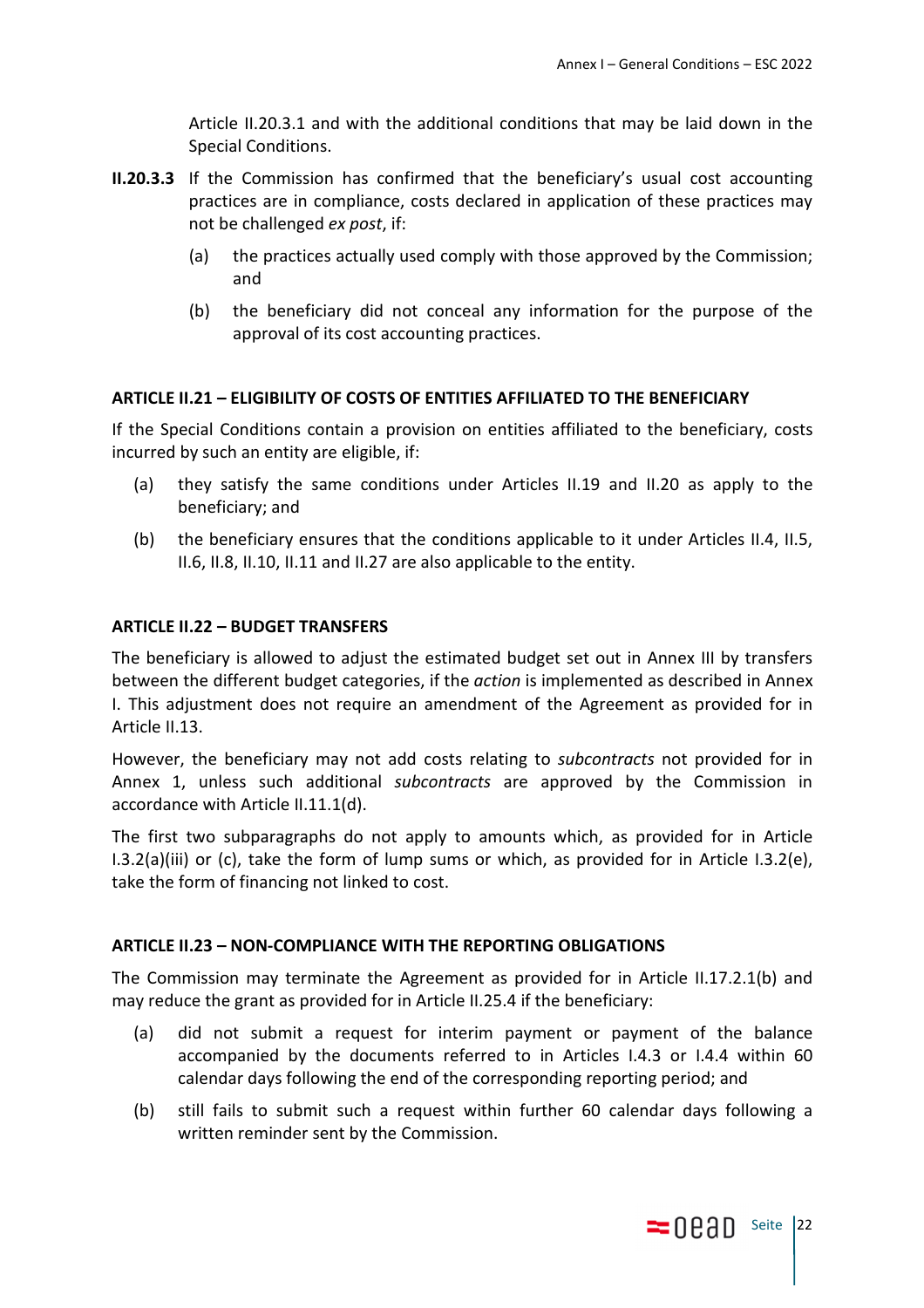## **ARTICLE II.24 – SUSPENSION OF PAYMENTS AND TIMELINE FOR PAYMENT**

### **II.24.1 Suspension of payments**

### **II.24.1.1 Grounds for suspension**

The Commission may, at any time during the implementation of the Agreement, suspend the pre-financing payments, interim payments or payment of the balance:

- (a) if the Commission has evidence that the beneficiary has committed *irregularities, fraud* or *breach of obligations* in the award procedure or while implementing the Agreement;
- (b) if the Commission has evidence that the beneficiary has committed systemic or recurrent *irregularities, fraud* or serious *breach of obligations* in other grants funded by the Union or the European Atomic Energy Community ('Euratom') awarded to the beneficiary under similar conditions and such *irregularities, fraud* or *breach of obligations* have a material impact on this grant; or
- (c) if the Commission suspects *substantialirregularities, fraud* or *breach of obligations* committed by the beneficiary in the award procedure or while implementing the Agreement and needs to verify whether they have actually occurred.

### **II.24.1.2 Procedure for suspension**

**Step 1 —** Before suspending payments, the Commission must send a *formal notification* to the beneficiary:

- (a) informing it of:
	- (i) its intention to suspend payments;
	- (ii) the reasons for suspension;
	- (iii) in the cases referred to in points (a) and (b) of Article II.24.1.1, the conditions that need to be met for payments to resume; and
- (b) inviting it to submit observations within 30 calendar days of receiving the *formal notification*.

**Step 2** — If the Commission does not receive observations or decides to pursue the procedure despite the observations it has received, it must send a *formal notification* to the beneficiary informing it of:

- (a) the suspension of payments;
- (b) the reasons for suspension;
- (c) the final conditions under which payments may resume in the cases referred to in points (a) and (b) of Article II.24.1.1;
- (d) the indicative date of completion of the necessary verification in the case referred to in point (c) of Article II.24.1.1.

The suspension takes effect on the day the Commission sends *formal notification* of suspension (Step 2).

Otherwise, the Commission must send a *formal notification* to the beneficiary informing it that it is not continuing with the suspension procedure.

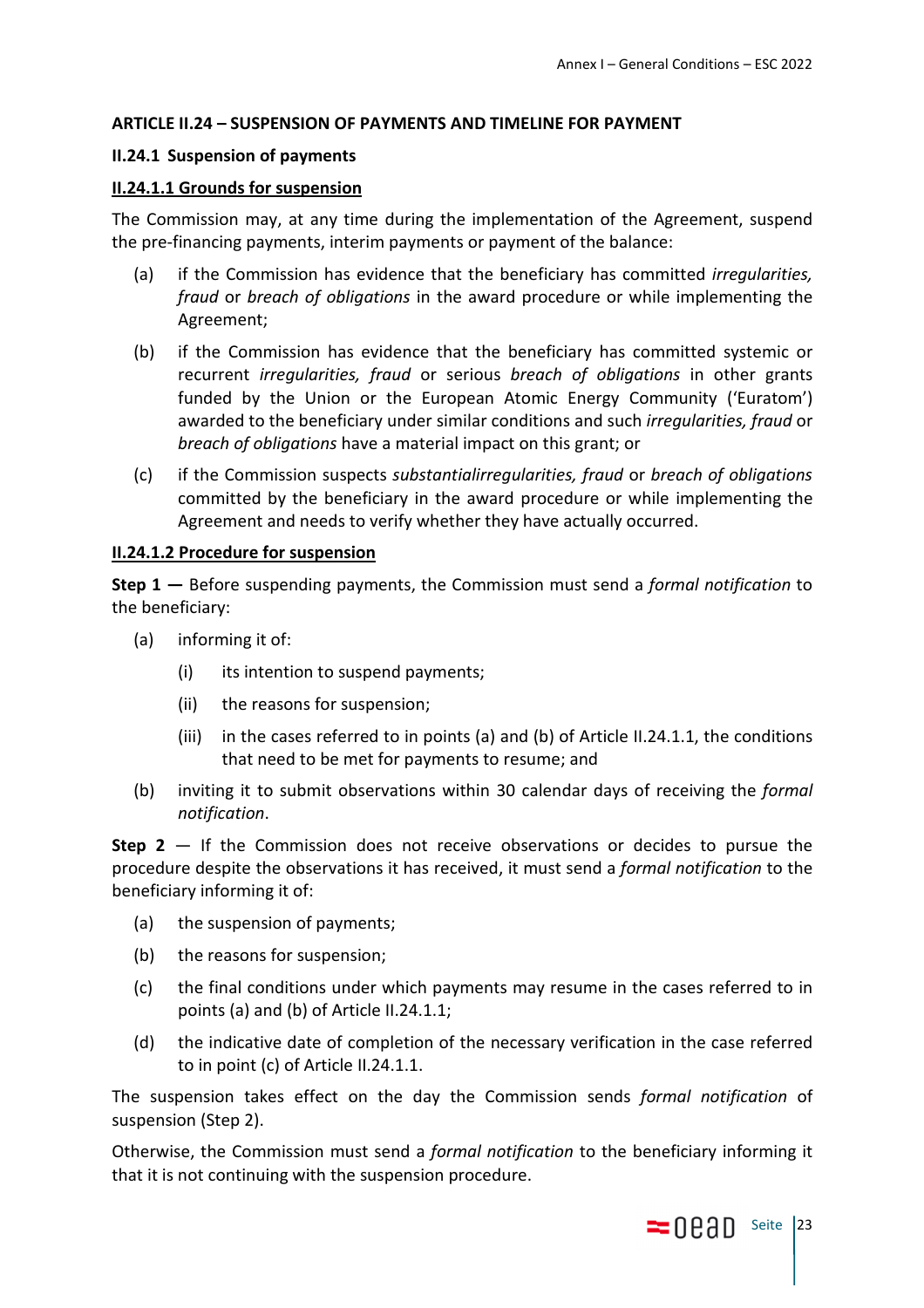## **II.24.1.3 Effects of suspension**

During the period of suspension of payments the beneficiary is not entitled to submit any requests for payments and supporting documents referred to in Articles I.4.2, I.4.3 and I.4.4.

The corresponding requests for payments and supporting documents may be submitted as soon as possible after resumption of payments or may be included in the first request for payment due following resumption of payments in accordance with the schedule laid down in Article I.4.1.

The suspension of payments does not affect the right of the beneficiary to suspend the implementation of the *action* as provided for in Article II.16.1 or to terminate the Agreement as provided for in Article II.17.1.

### **II.24.1.4 Resuming payments**

In order for the Commission to resume payments, the beneficiary must meet the notified conditions as soon as possible and must inform the Commission of any progress made.

If the conditions for resuming payments are met, the suspension will be lifted. The Commission will send a *formal notification* to the beneficiary informing it of this.

### **II.24.2 Suspension of the time limit for payments**

- **II.24.2.1** The Commission may at any moment suspend the time limit for payment specified in Articles I.4.2, I.4.3 and I.4.5 if a request for payment cannot be approved because:
	- (a) it does not comply with the Agreement;
	- (b) the appropriate supporting documents have not been produced; or
	- (c) there is a doubt about the eligibility of the costs declared in the financial statements and additional checks, reviews, audits or investigations are necessary.
- **II.24.2.2** The Commission must send a *formal notification* to the beneficiary informing it of:
	- (a) the suspension; and
	- (b) the reasons for the suspension.

The suspension takes effect on the day the Commission sends the *formal notification*.

**II.24.2.3** If the conditions for suspending the payment deadline are no longer met, the suspension will be lifted and the remaining period will resume.

> If the suspension exceeds two months, the beneficiary may request the Commission if the suspension will continue.

> If the payment deadline has been suspended because the technical reports or financial statements do not comply with the Agreement and the revised report or statement is not submitted or was submitted but is also rejected, the Commission may terminate the Agreement as provided for in Article II.17.2.1(b) and reduce the grant as provided for in Article II.25.4.

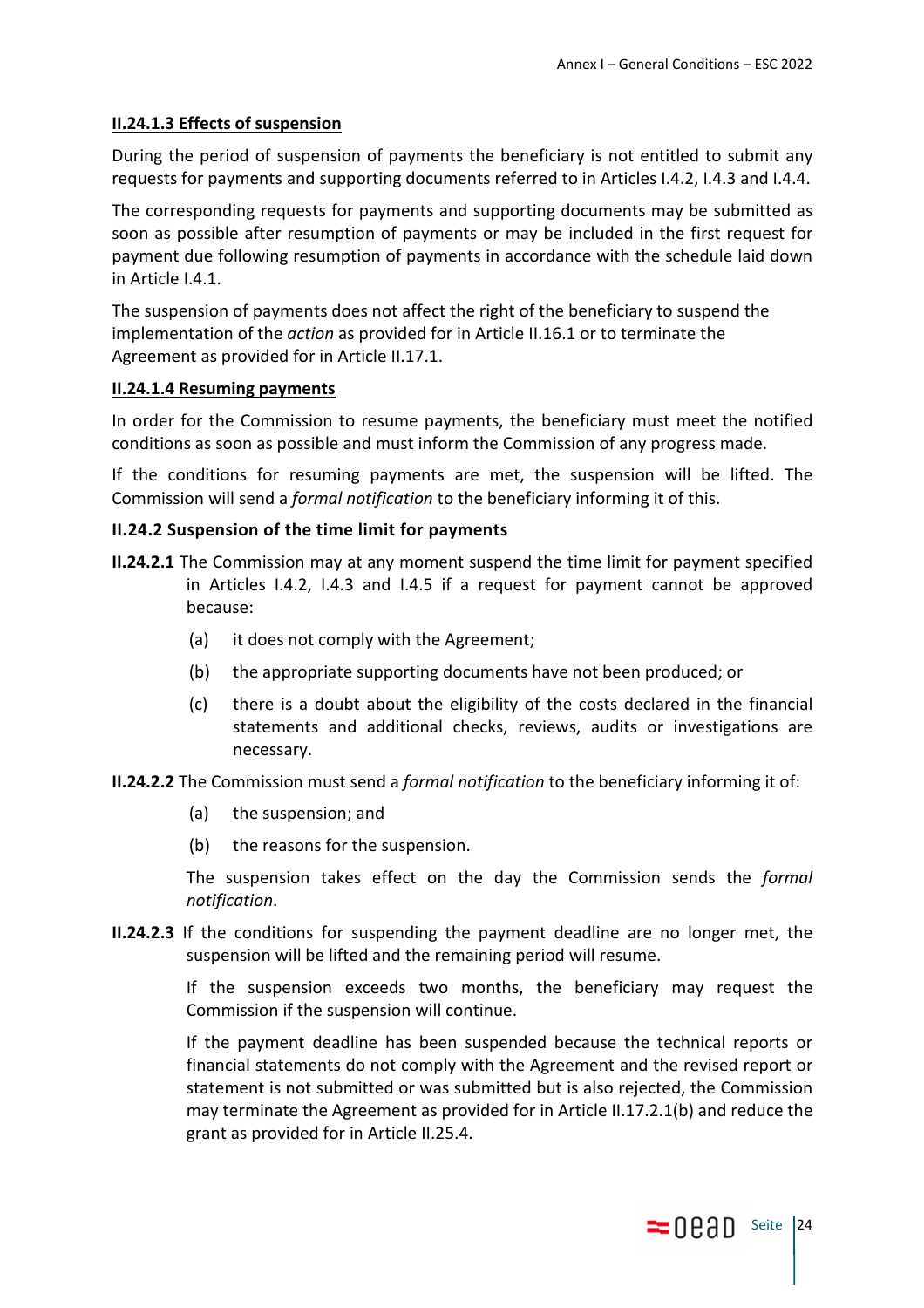#### **ARTICLE II.25 – CALCULATION OF THE FINAL AMOUNT OF THE GRANT**

The final amount of the grant depends on the extent to which the *action* has been implemented in accordance with the terms of the Agreement.

The final amount of the grant is calculated by the Commission at the time of the payment of the balance. The calculation involves the following steps:

Step 1 — Application of the reimbursement rate to the eligible costs and addition of the financing not linked to costs, unit, flat-rate and lump sum contributions

Step 2 — Limit to the *maximum amount of the grant*

Step 3 — Reduction due to the no-profit rule

Step 4 — Reduction due to improper implementation, irregularities, fraud or breach of obligations.

**II.25.1 Step 1 — Application of the reimbursement rate to the eligible costs and addition of the financing not linked to costs, unit, flat-rate and lump sum contributions** 

This step is applied as follows:

- (a) If, as provided for in Article I.3.2(a)(i), the grant takes the form of the reimbursement of eligible costs actually incurred, the reimbursement rate specified in that Article is applied to those eligible costs as approved by the Commission for the corresponding categories of costs, for the beneficiary and its affiliated entities;
- (b) If, as provided for in Article I.3.2(a) (ii) to (v), the grant takes the form of the reimbursement of eligible unit costs, , lump sum costs or flat rate costs, the reimbursement rate specified in that Article is applied to the those eligible costs as approved by the Commission for the corresponding categories of costs, for the beneficiary and its affiliated entities;

The accepted amount of volunteers' work for the beneficiary and its affiliated entities must be limited to the following amount, whichever is the lowest:

- (i) the total sources of financing as indicated in the estimated budget set out in Annex II and as accepted by the Commission multiplied by fifty per cent; or
- (ii) the amount of volunteers' work as indicated in the final financial statement.
- $(c)$  If, as provided for in Article I.3.2(b), the grant takes the form of a unit contribution, the unit contribution specified in that Article is multiplied by the actual number of units approved by the Commission for the beneficiary and its affiliated entities;
- (d) If, as provided for in Article I.3.2(c), the grant takes the form of a lump sum contribution, the Commission applies the lump sum specified in that Article for the beneficiary and its affiliated entities if it finds that the corresponding tasks or part of the *action* were implemented properly in accordance with Annex I;
- (e) If, as provided for in Article I.3.2(d), the grant takes the form of a flat-rate contribution, the flat rate referred to in that Article is applied to the eligible costs or to the contribution approved by the Commission for the beneficiary and its affiliated entities;

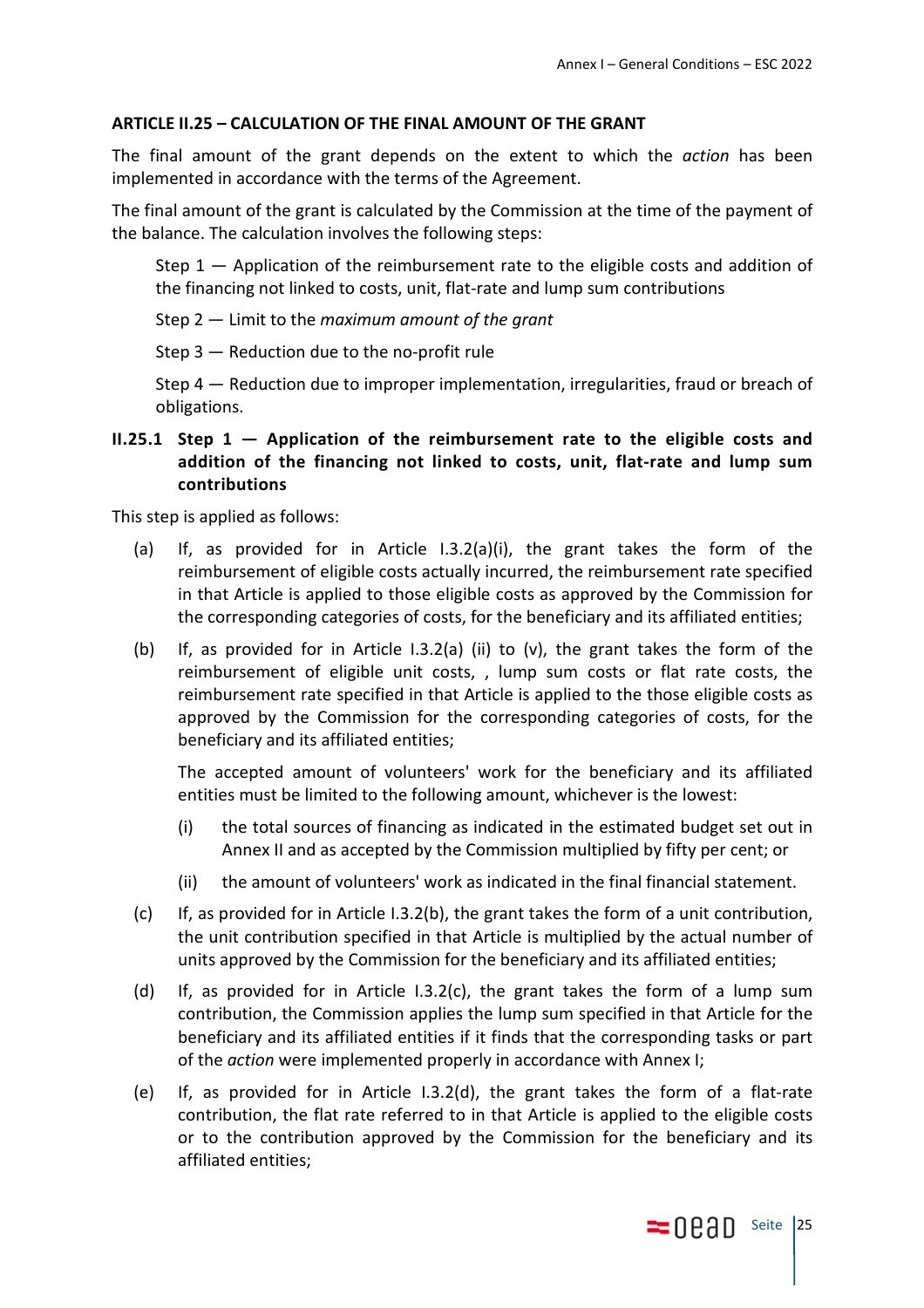(f) If, as provided for in Article I.3.2(e), the grant takes the form of financing not linked to costs, the Commission applies the amount specified in that Article for the beneficiary and its affiliated entities if it finds that [the conditions specified in Annex I were fulfilled][and][the results specified in Annex I were achieved].

If Article I.3.2 provides for a combination of different forms of grant, the amounts obtained must be added together.

# **II.25.2 Step 2 — Limit to maximum amount of the grant**

The total amount paid to the beneficiary by the Commission may in no circumstances exceed the *maximum amount of the grant*.

If the amount obtained following Step 1 is higher than this maximum amount, the final amount of the grant is limited to the latter.

If volunteers' work is declared as part of direct eligible costs, the final amount of the grant is limited to the amount of total eligible costs and contributions approved by the Commission minus the amount of volunteers' work approved by the Commission.

### **II.25.3 Step 3 — Reduction due to the no-profit rule**

The grant may not produce a profit for the beneficiary, unless specified otherwise in the Special Conditions.

The profit must be calculated as follows:

- (a) calculate the surplus of the total receipts of the action, over the total eligible costs of the action, as follows:
	- { receipts of the action

minus

the consolidated total eligible costs and contributions approved by the Commission corresponding to the amounts determined in accordance with Step 1 }

The receipts of the action are calculated as follows:

{ the revenue generated by the *action* for the beneficiary and its affiliated entities other than non-profit organisations

plus

the amount obtained following Steps 1 and 2 }

The revenue generated by the *action* is the consolidated revenue established, generated or confirmed for the beneficiary and its affiliated entities other than non-profit organisations on the date on which the request for payment of the balance is drawn up by the beneficiary.

The following are not considered receipts:

- (i) in kind and financial contributions made by third parties,
- (ii) in case of an operating grant, amounts dedicated to the building up of reserves.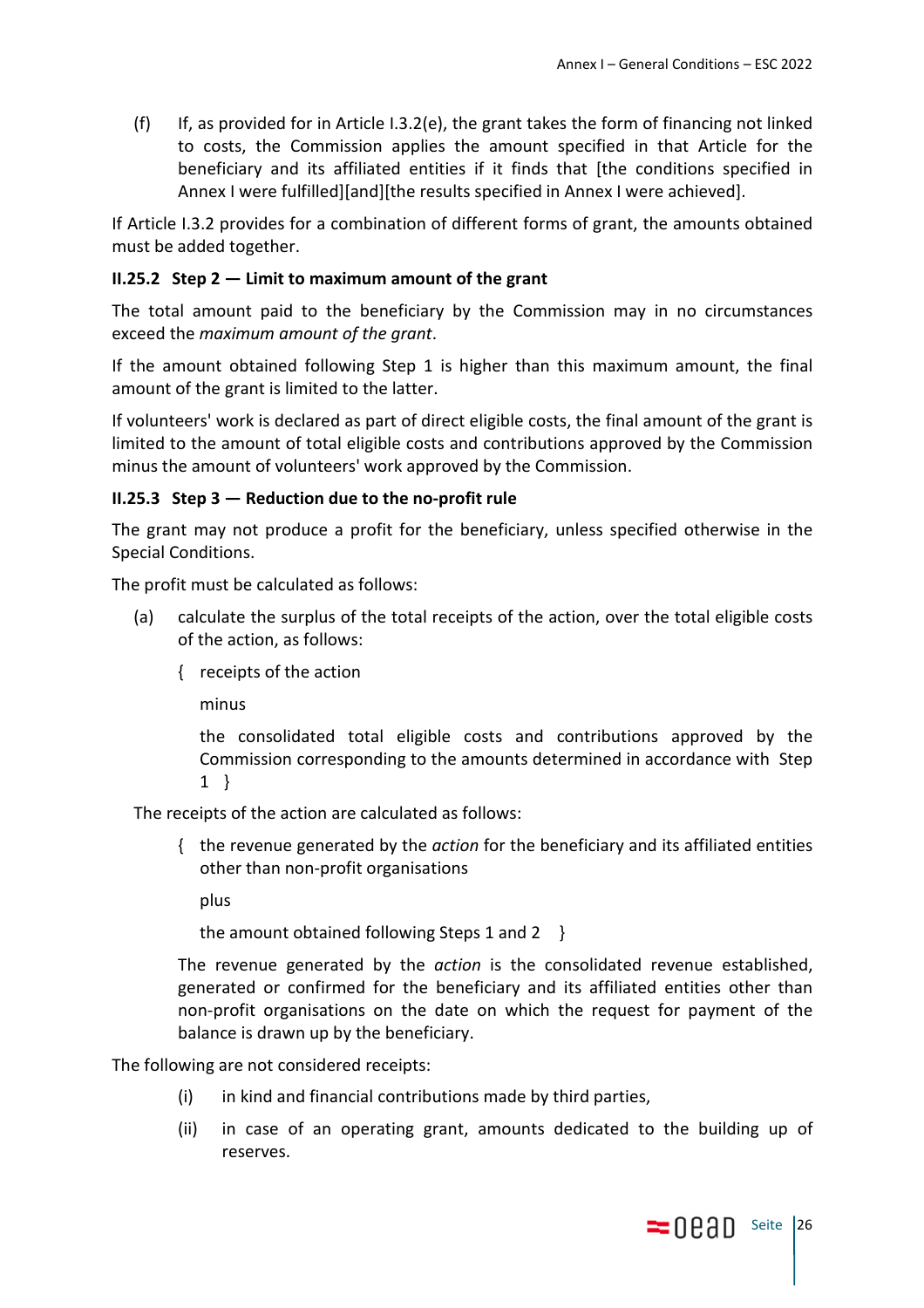(b) If the amount calculated under (a) is positive, this amount will be deducted from the amount calculated following Steps 1 and 2 in proportion to the final rate of reimbursement of the actual eligible costs of the *action* approved by the Commission for the categories of costs referred to in Article I.3.2(a)(i).

# **II.25.4 Step 4 — Reduction due to improper implementation, irregularities, fraud or breach of obligations**

The Commission may reduce the *maximum amount of the grant* if the *action* has not been implemented properly as described in Annex I (i.e. if it has not been implemented or has been implemented poorly, partially or late), or in case of i*rregularity*, *fraud* or breach of an obligation under the Agreement.

The amount of the reduction will be proportionate to the degree to which the *action* has been implemented improperly or to the seriousness of the *irregularity, fraud or breach of obligation*.

Before the Commission reduces the grant, it must send a *formal notification* to the beneficiary:

- (a) informing it of:
	- (i) its intention to reduce the *maximum amount of the grant*;
	- (ii) the amount by which it intends to reduce the grant;
	- (iii) the reasons for reduction; and
- (b) inviting it to submit observations within 30 calendar days of receiving the *formal notification*.

If the Commission does not receive any observations or decides to pursue reduction despite the observations it has received, it will send a *formal notification* informing the beneficiary of its decision.

If the grant is reduced, the Commission must calculate the reduced grant amount by deducting the amount of the reduction (calculated in proportion to the improper implementation of the *action* or to the seriousness of the *irregularity, fraud or breach of obligations*) from the *maximum amount of the grant*.

The final amount of the grant will be the lower of the following two:

- (a) the amount obtained following Steps 1 to 3; or
- (b) the reduced grant amount following Step 4.

### **ARTICLE II.26 - RECOVERY**

#### **II.26.1 Recovery**

Where an amount is to be recovered under the terms of the Agreement, the beneficiary must repay the Commission the amount in question.

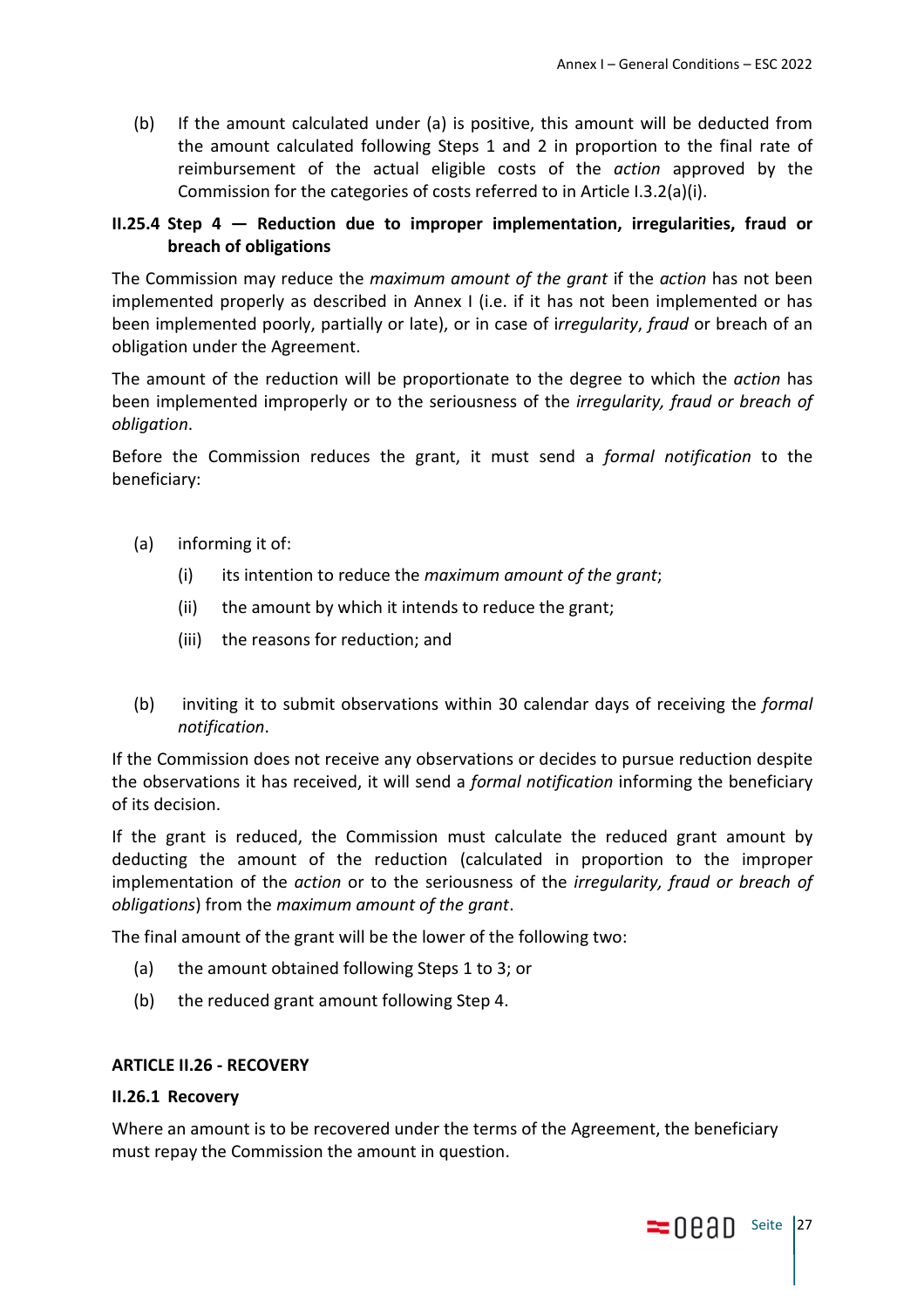The beneficiary is responsible for the repayment of any amount unduly paid by the Commission as a contribution towards the costs incurred by its affiliated entities.

### **II.26.2 Recovery procedure**

Before recovery, the Commission must send a *formal notification* to the beneficiary:

- (a) informing it of its intention to recover the amount unduly paid;
- (b) specifying the amount due and the reasons for recovery; and
- (c) inviting the beneficiary to make any observations within a specified period.

If no observations have been submitted or if, despite the observations submitted by the beneficiary, the Commission decides to pursue the recovery procedure, the Commission may confirm recovery by sending a *formal notification* to the beneficiary consisting of a debit note, specifying the terms and the date for payment.

If payment has not been made by the date specified in the debit note, the Commission will recover the amount due:

(a) by offsetting it, without the beneficiary's prior consent, against any amounts owed to the beneficiary by the Commission or an executive agency (from the Union or the European Atomic Energy Community (Euratom) budget) ('offsetting');

In exceptional circumstances, to safeguard the financial interests of the Union, the Commission may offset before the due date.

An *action* may be brought against such offsetting before the General Court of the European Union in accordance with Article 263 TFEU;

- (b) by drawing on the financial guarantee where provided for in accordance with Article I.4.2 ('drawing on the financial guarantee');
- (c) by taking legal action as provided for in Article II.18.2 or in the Special Conditions or by adopting an enforceable decision as provided for in Article II.18.3.

### **II.26.3 Interest on late payment**

If payment is not made by the date in the debit note, the amount to be recovered will be increased by late-payment interest at the rate set out in Article I.4.13 from the day following the date for payment in the debit note up to and including the date the Commission receives full payment of the amount.

Partial payments must first be credited against charges and late-payment interest and then against the principal.

### **II.26.4 Bank charges**

Bank charges incurred in the recovery process must be borne by the beneficiary, unless Directive 2007/64/EC<sup>4</sup> applies.

<sup>4</sup> Directive 2007/64/EC of the European Parliament and of the Council of 13 November 2007 on payment services in the internal market amending Directives 97/7/EC, 2002/65/EC, 2005/60/EC and 2006/48/EC and repealing Directive 97/5/EC.

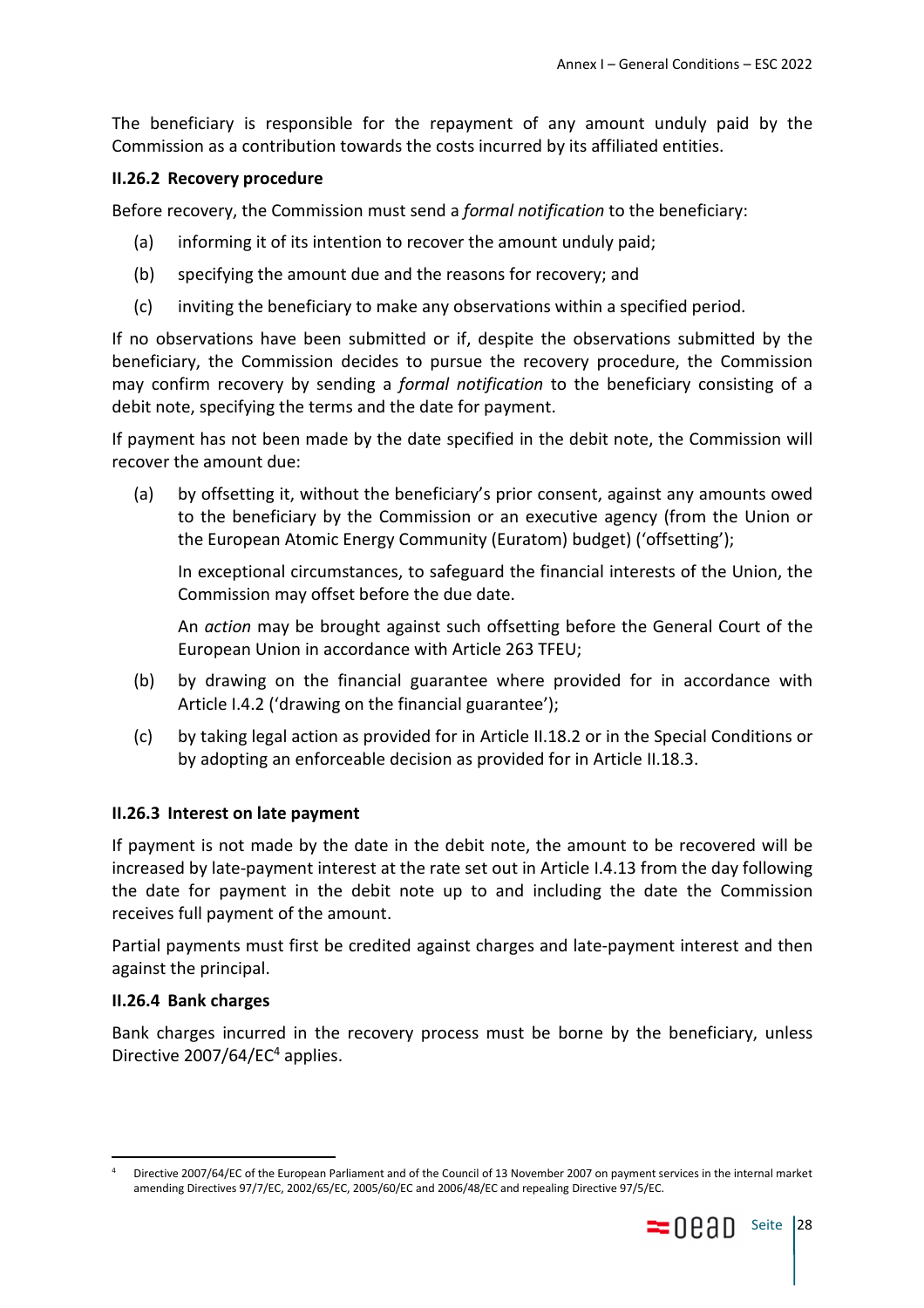# **ARTICLE II.27 – CHECKS, AUDITS AND EVALUATIONS**

## **II.27.1 Technical and financial checks, audits, interim and final evaluations**

The Commission may, during the implementation of the *action* or afterwards, carry out technical and financial checks and audits to determine that the beneficiary is implementing the *action* properly and is complying with the obligations under the Agreement. It may also check the beneficiary's statutory records for the purpose of periodic assessments of lump sum, unit cost or flat-rate amounts.

Information and documents provided as part of checks or audits must be treated on a confidential basis.

In addition, the Commission may carry out an interim or final evaluation of the impact of the *action*, measured against the objective of the Union programme concerned.

Commission checks, audits or evaluations may be carried out either directly by the Commission's own staff or by any other outside body authorised to do so on its behalf.

The Commission may initiate such checks, audits or evaluations during the implementation of the Agreement and during a period of five years starting from the date of payment of the balance. This period is limited to three years if the *maximum amount of the grant* is not more than EUR 60 000.

The check, audit or evaluation procedures are considered to be initiated on the date of receipt of the letter of the Commission announcing it.

If the audit is carried out on an affiliated entity, the beneficiary must inform that affiliated entity.

### **II.27.2 Duty to keep documents**

The beneficiary must keep all original documents, especially accounting and tax records, stored on any appropriate medium, including digitalised originals when they are authorised by their respective national law and under the conditions laid down therein, during a period of five years starting from the date of payment of the balance.

The period during which documents must be kept is limited to three years if the *maximum amount of the grant* is not more than EUR 60 000.

The periods set out in the first and second subparagraphs are longer if there are ongoing audits, appeals, litigation or pursuit of claims concerning the grant, including in the cases referred to in Article II.27.7. In such cases, the beneficiary must keep the documents until such audits, appeals, litigation or pursuit of claims have been closed.

### **II.27.3 Obligation to provide information**

The beneficiary must provide any information, including information in electronic format, requested by the Commission or by any other outside body authorised by the Commission.

If the beneficiary does not comply with the obligation set out in the first subparagraph, the Commission may consider:

(a) any cost insufficiently substantiated by information provided by the beneficiary as ineligible;

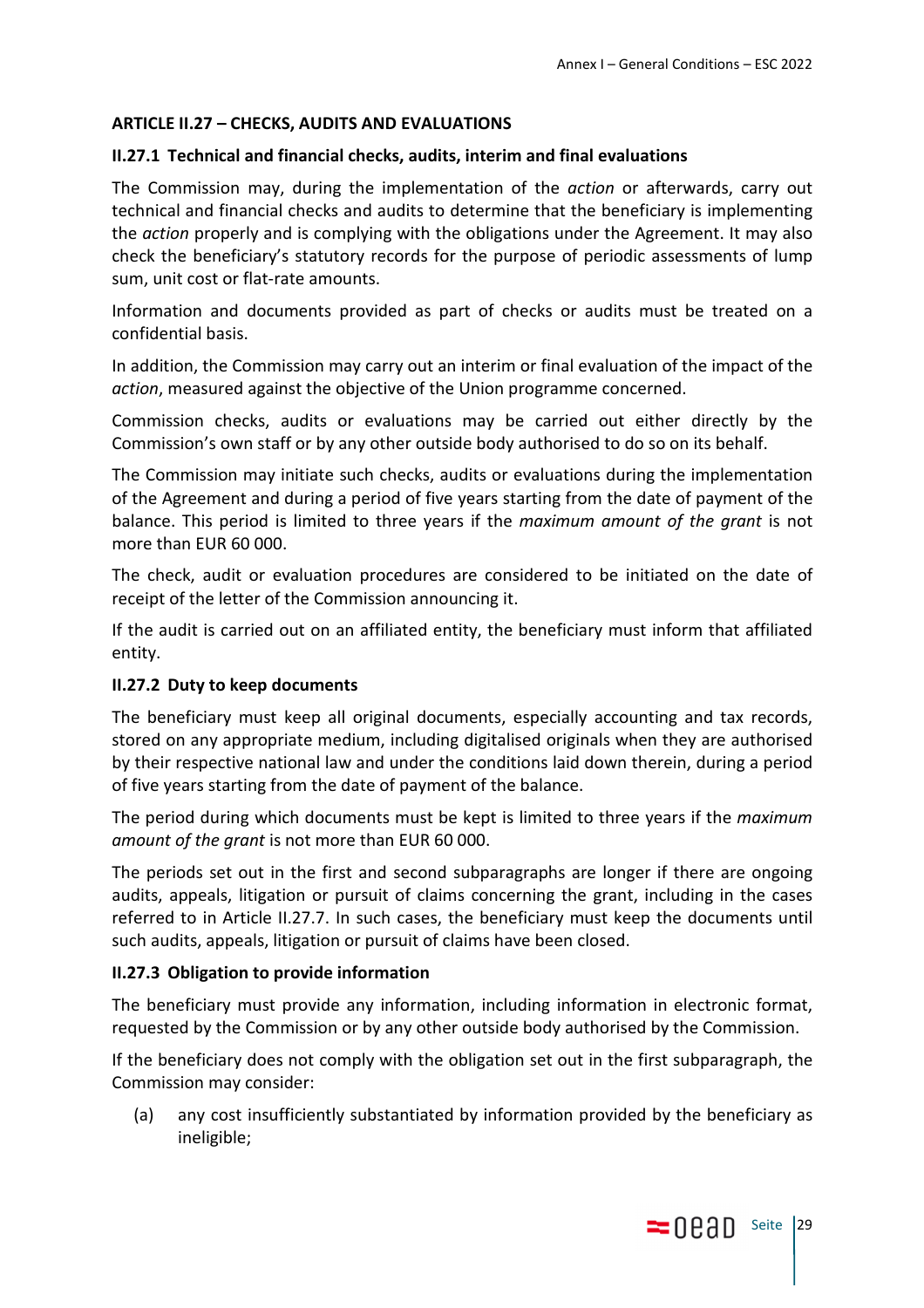(b) any financing not linked to costs, unit, lump sum or flat-rate contribution insufficiently substantiated by information provided by the beneficiary as undue.

#### **II.27.4 On-the-spot visits**

During an on-the-spot visit, the beneficiary must allow Commission staff and outside personnel authorised by the Commission to have access to the sites and premises where the *action* is or was carried out, and to all the necessary information, including information in electronic format.

The beneficiary must ensure that the information is readily available at the moment of the on-the-spot visit and that information requested is handed over in an appropriate form.

If the beneficiary refuses to provide access to the sites, premises and information as required in the first and second subparagraphs, the Commission may consider:

- (a) any cost insufficiently substantiated by information provided by the beneficiary as ineligible;
- (b) any financing not linked to costs, unit, lump sum or flat-rate contribution insufficiently substantiated by information provided by the beneficiary as undue.

#### **II.27.5 Contradictory audit procedure**

On the basis of the findings made during the audit, a provisional report ('draft audit report') must be drawn up. It must be sent by the Commission or its authorised representative to the beneficiary, which must have 30 calendar days from the date of receipt to submit observations. The final report ('final audit report') must be sent to the beneficiary within 60 calendar days of expiry of the time limit for submission of observations.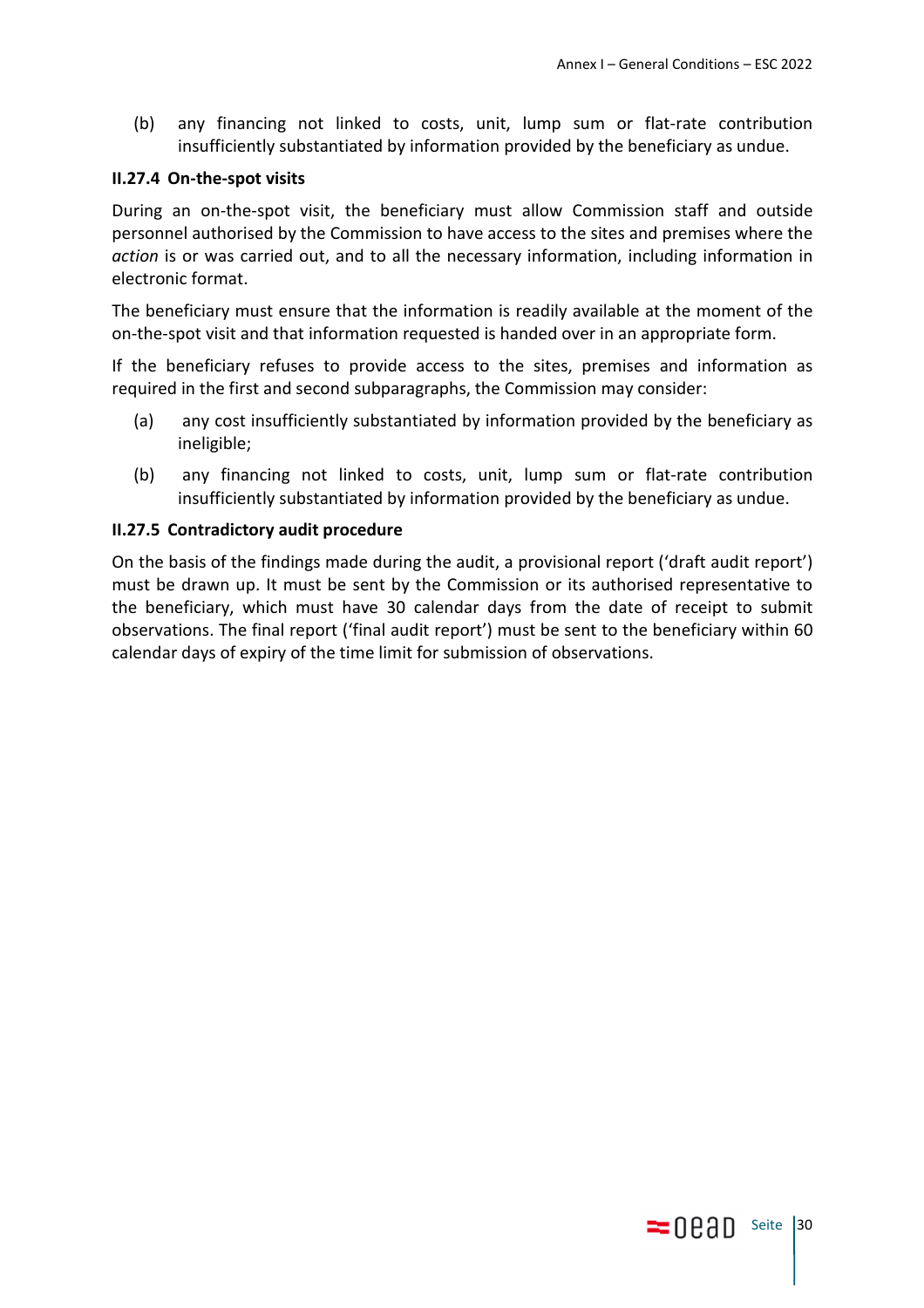# **II.27.6 Effects of audit findings**

On the basis of the final audit findings, the Commission may take the measures it considers necessary, including recovery of all or part of the payments made by it, as provided for in Article II.26.

In the case of final audit findings after the payment of the balance, the amount to be recovered corresponds to the difference between the revised final amount of the grant, determined in accordance with Article II.25, and the total amount paid to the beneficiary under the Agreement for the implementation of the *action*.

### **II.27.7 Correction of systemic or recurrent irregularities, fraud or breach of obligations**

**II.27.7.1** The Commission may extend audit findings from other grants to this grant if:

- (a) the beneficiary is found to have committed systemic or recurrent *irregularities, fraud* or *breach of obligations* in other EU or Euratom grants awarded under similar conditions and such *irregularities, fraud* or *breach of obligations* have a material impact on this grant; and
- (b) the final audit findings are sent to the beneficiary through a *formal notification*, together with the list of grants affected by the findings within the period referred to in Article II.27.1

The extension of findings may lead to:

- (a) the rejection of costs as ineligible;
- (b) reduction of the grant as provided for in Article II.25.4;
- (c) recovery of undue amounts as provided for in Article II.26;
- (d) suspension of payments as provided for in Article II.24.1;
- (e) suspension of the *action* implementation as provided for in Article II.16.2;
- (f) termination as provided for in Article II.17.2.
- **II.27.7.2** The Commission must send a *formal notification* to the beneficiary informing it of the systemic or recurrent irregularities, *fraud* or *breach of obligations* and of its intention to extend the audit findings, together with the list of grants affected.
	- (a) If the findings concern eligibility of costs the procedure is as follows:

**Step 1** — The *formal notification* must include:

- (i) an invitation to submit observations on the list of grants affected by the findings;
- (ii) a request to submit revised financial statements for all grants affected;
- (iii) where possible, the correction rate for extrapolation established by the Commission to calculate the amounts to be rejected on the basis of the systemic or recurrent *irregularities, fraud* or *breach of obligations*, if the beneficiary:
	- considers that the submission of revised financial statements is not possible or practicable; or

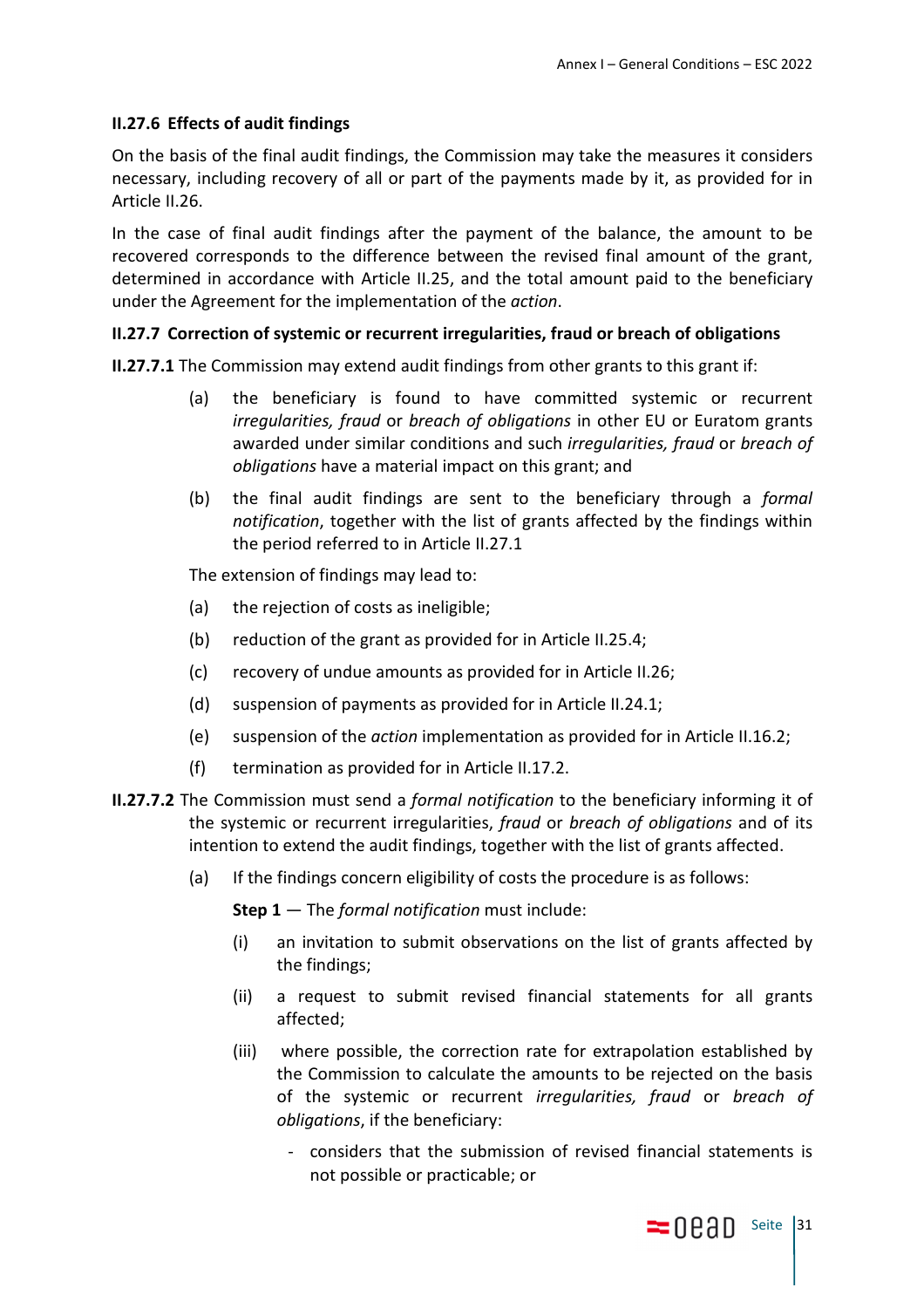- will not submit revised financial statements.

**Step 2** — The beneficiary has 60 calendar days from when it receives the *formal notification* to submit observations and revised financial statements or to propose a duly substantiated alternative correction method. This period may be extended by the Commission in justified cases.

**Step 3** — If the beneficiary submits revised financial statements that take account of the findings the Commission will determine the amount to be corrected on the basis of those revised statements.

If the beneficiary proposes an alternative correction method and the Commission accepts it, the Commission must send a *formal notification* to the beneficiary informing it:

- (i) that it accepts the alternative method;
- (ii) of the revised eligible costs determined by applying this method.

Otherwise the Commission must send a *formal notification* to the beneficiary informing it:

- (i) that it does not accept the observations or the alternative method proposed;
- (ii) of the revised eligible costs determined by applying the extrapolation method initially notified to the beneficiary.

If the systemic or recurrent *irregularities, fraud* or *breach of obligations* are found after the payment of the balance, the amount to be recovered corresponds to the difference between:

- (i) the revised final amount of the grant, determined in accordance with Article II.25 on the basis of the revised eligible costs declared by the beneficiary and approved by the Commission or on the basis of the revised eligible costs after extrapolation; and
- (ii) the total amount paid to the beneficiary under the Agreement for the implementation of the *action*;
- (b) If the findings concern improper implementation or a breach of another obligation the procedure is as follows:

**Step 1** — The *formal notification* must include:

- (i) an invitation to the beneficiary to submit observations on the list of grants affected by the findings and
- (ii) the correction flat rate the Commission intends to apply to the *maximum amount of the grant* or to part of it, according to the principle of proportionality.

**Step 2** — The beneficiary has 60 calendar days from receiving the *formal notification* to submit observations or to propose a duly substantiated alternative flat-rate.